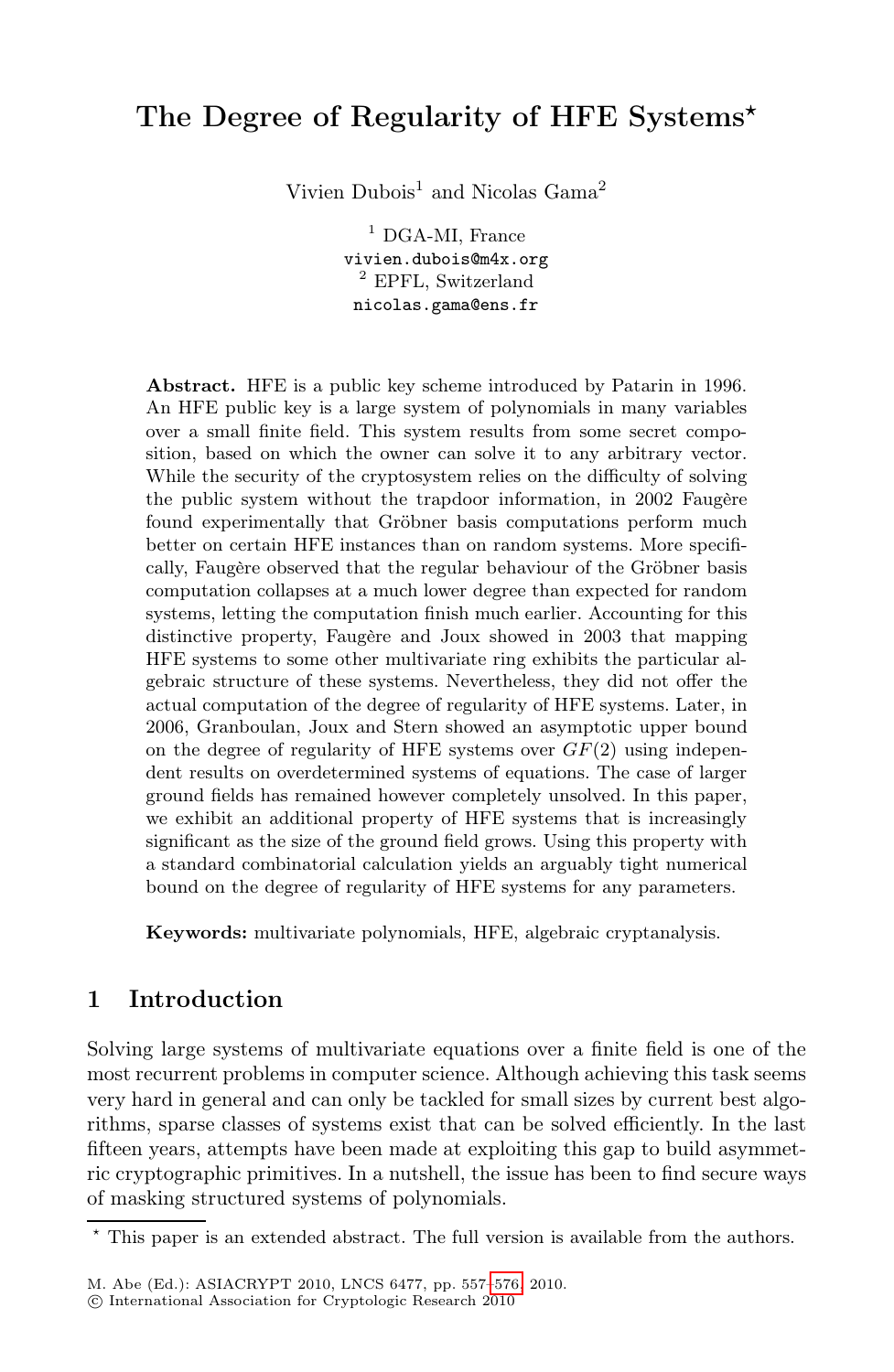The HFE Cryptosystem. One of the most prominent proposals in this area has been the *Hidden Field Equation* cryptosystem, introduced by Patarin in 1996. HFE is based on an elegant idea introduced by Matsumoto and Imai in 1988 of deriving a set of multivariate equations from a single variable equation over a large extension field; this makes use of the vector space structure of this extension field. When the single variable equation can be solved efficiently the same holds for the multivariate system, and access to the large field equation is restricted by applying secret linear bijections on the variables and equations.

More formally, let  $\mathbb{F}_q$  denote the finite field with q elements and let  $\phi$  be [som](#page-19-1)e linear bijection from  $\mathbb{F}_{q^n}$ , the degree *n* extension of  $\mathbb{F}_q$ , to  $(\mathbb{F}_q)^n$ . Such a linear bijection is defined by a choice of a linear basis of  $\mathbb{F}_{q^n}$ . To any polynomial function  $P(X)$  on  $\mathbb{F}_{q^n}$ , one associates the function  $\phi \circ P \circ \phi^{-1}$  on  $(\mathbb{F}_q)^n$ . In HFE, polynomials  $\overline{P}$  have a small degree to ensure efficient root finding. Also, they have a special shape which ensures that  $\phi \circ P \circ \phi^{-1}$  is quadratic. This function is then composed with secret linear bijections  $S, T : (\mathbb{F}_q)^n \to (\mathbb{F}_q)^n$ ,  $T \circ (\phi \circ P \circ \phi^{-1}) \circ S$  and the result is released as the public function. HFE can be used as a signature scheme and also, with some minor arrangements, as an encryption scheme [16]. Many variations exist and offer potential enhancements.

The Se[cu](#page-19-2)rity of HFE. The fundamental issue is whether the public function is a one-way function. Finding a preimage b[y](#page-19-3) [th](#page-19-4)[e p](#page-19-5)ublic function is the same as finding a solution to the corresponding system of quadratic equations. Denote by  $MQ(q, n)$  the set of systems of n quadratic equations in n variables over  $\mathbb{F}_q$ , and by HFE(q, n, D) the subset [of H](#page-19-6)FE systems where D is the parameter that controls the degree of the internal polynomial P. Two lines of work have so far been able to distinguish HFE systems from random MQ systems. One line of work, proposed in [8], targets so called differential properties of HFE functions and was able to produce a distinguisher with proven complexity for all parameters  $(q, n, D)$ . The other line of work, proposed in [4,9,15], directly targets the difficulty of the preimage problem on HFE systems. It produced experim[ent](#page-19-6)[al e](#page-19-7)vidence that for some parameters the preimage problem is much easier on HFE systems than on random MQ instances [12]. Since the difficulty of the preimage problem on HFE systems is ultimately the issue, one wishes to clarify what property is disclosed by the methods used in the second line of work and how this property depends on the parameters  $(q, n, D)$ . So far, the available information has been the following.

- 1. The experimental evi[den](#page-19-6)ce has been obtained by usin[g a](#page-19-8)lgorithms for computing Gröbner bases [12,17]. These algorithms proceed through combinations with polynomial coefficients of a given set of polynomials and generate additional polynomials that can be used to solve the system.
- 2. The attacks have only concerned systems over  $\mathbb{F}_2$ . Experiments for various values of  $n$  and  $D$  evidenced that the degree of combinations needed to compute a Gröbner basis (for a graded ordering of terms) on HFE systems only depends on  $D$  for large enough  $n$  [12]. Unfortunately, no extension of this property to larger values of  $q$  has been reported. In fact, some authors [7]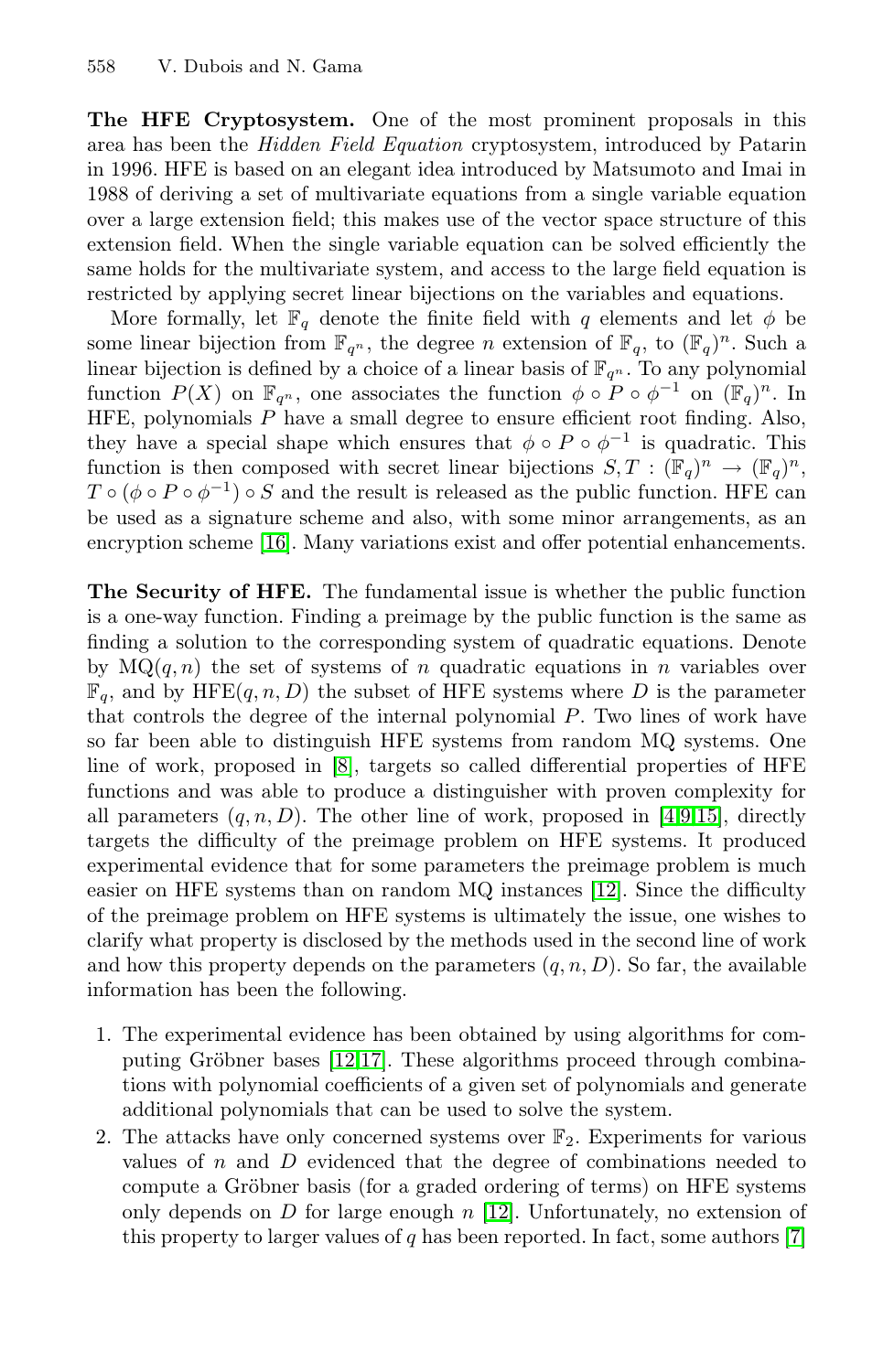argued that the size of the field should have a strong negative impact the computation and observed it on experiments using the Magma package [18].

3. On the theoretical side, a qualitative account was given in [9] on how the combinations performed on the public polynomials correspond to related operations on the internal polynomial. Although this clearly initiated a way of investigating HFE systems, it has not been followed with the computation of theoretical complexity bounds. Nevertheless, the authors in [15] showed that when  $q = 2$ , complexity bounds can be heuristically derived from results on overdetermined MQ systems.

We note that quantitative information has only been obtained from experiments and on systems over  $\mathbb{F}_2$ . The theoretical connections have not permitted to derive quantitative information beyond practical reach. Notably, how the phenomenon that is [ob](#page-19-4)served experimentally varies as  $q$  incre[ases](#page-19-5) has remained unknown. The gain of potential enhancements also has, incidentally, remained unclear.

Our contribution. Recent studies on the co[mpl](#page-19-4)[exi](#page-19-5)[ty](#page-18-0) [o](#page-19-9)f Gröbner basis algorithms focus on the notion of degree of regularity of a system of polynomials [2,1]. Roughly speaking, the degree of regularity is the smallest degree at which a nontrivial degree fall among algebraic combinations of the input polynomials occurs. The degree of regularity of HFE systems over  $\mathbb{F}_2$  was experimentally found within some parameter range in [9] and asymptotically upper bounded in [15] using the results of [2,1]. In this paper, we give a way to compute a numerical bound on the degree of regularity of HFE systems over any field and for any parameters. This is achieved by using previous ideas and methods present in [9,15,1,6] in combination with an apparently unnoticed additional property of HFE systems which is increasingly significant as the size of the ground field grows.

Organization of the paper. In Section 2, we define the degree of regularity of a system of poly[no](#page-18-0)[mi](#page-19-9)als and relate this notion to the computation of a Gröbner basis. In Section 3, we define HFE systems in greater detail and set a few notations. In Section 4, we map the problem of computing the degree of regularity to some other multivariate ring where the algebraic structure of HFE systems is apparent. This is only a more precise statement of a property used in [9,15] and our upper bound derives from the same observation that the degree of regularity is upper bounded by the degree of regularity of any subsystem. In Section 5, we show how to compute the degrees of regularity of these subsystems by using classical methods such as used in [1,6] but with the specific properties of the polynomials at hand. We deduce numerical bounds for many parameters. In Section 6, we derive estimates on the complexity of algebraic attacks on HFE.

# 2 Algebraic Properties of a System of Polynomials

We first give an informal presentation of the notions that will be used in the sequel and then give precise definitions and statements for our particular setting.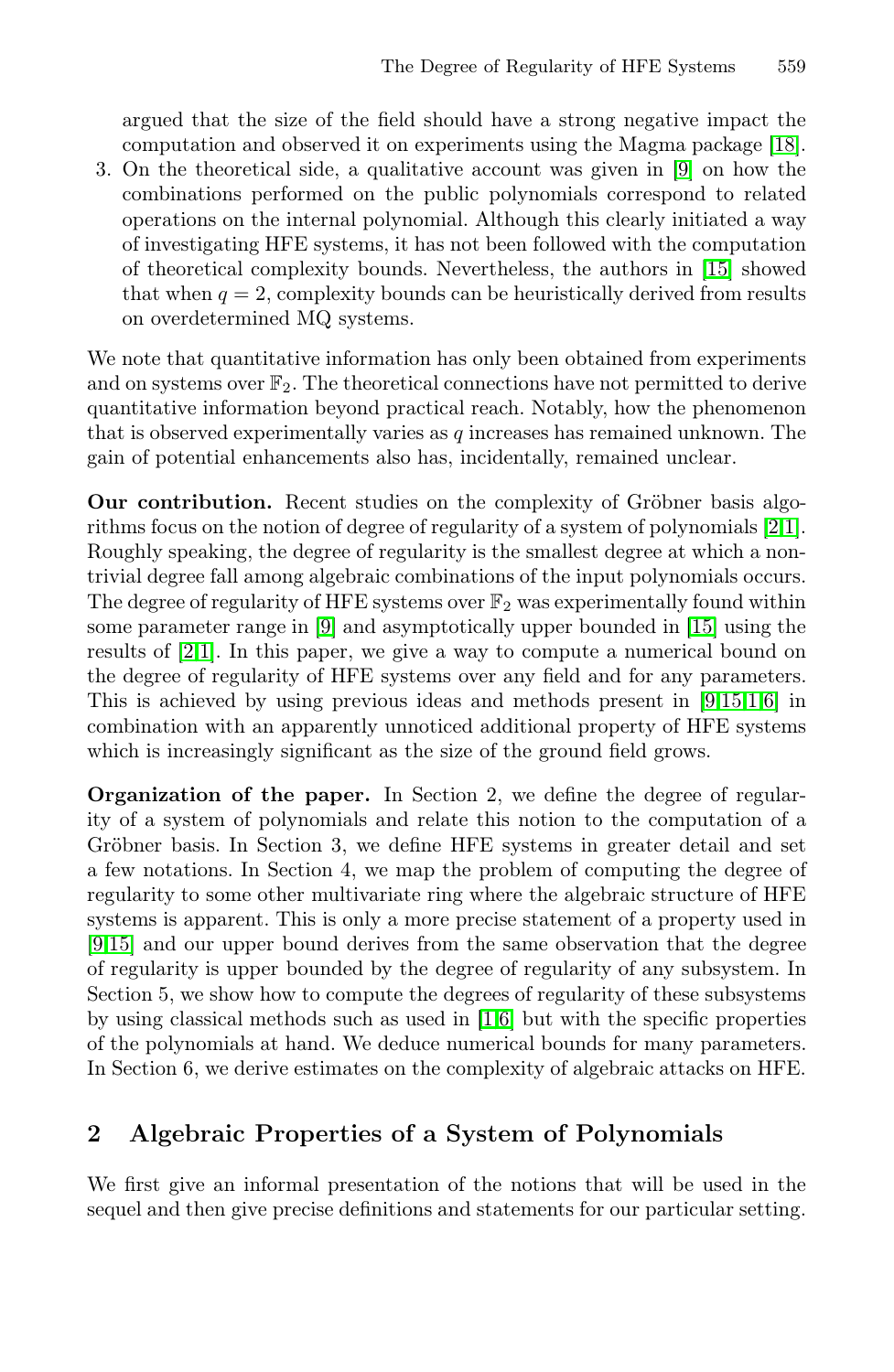## 2.1 Solving a System of Multivariate Equations

Suppose we face the problem of finding the common roots of a system of polynomials  $p_1, \ldots, p_k$  in a multivariate ring R over a field. Would this system be in few enough variables to be tried by hand, one would probably try to combine the given polynomials to derive "simpler" ones, that is, that make it easier to discover the space of solutions. For instance, one may try to obtain a polynomial in fewe[r](#page-19-10) [var](#page-19-11)iables, or with a smaller total degree. In any case, combining the given polynomials always comes down to consider polynomials of the shape  $m_1p_1 + \cdots + m_kp_k$  for some polynomial multiples  $m_1, \ldots, m_k$ . Hence, these polynomials are linear combinations of  $p_1, \ldots, p_k$  with coefficients in R. And the goal is then to find [s](#page-18-1)uch a linear c[om](#page-19-12)bination within som[e t](#page-19-13)[arge](#page-19-14)t subspace of  $R$ .

To do this mechanically, one may consider two main strategies. Either one chooses *a priori* search spaces for the  $m_i$  (for instance, polynomials with degree under some bound) and one performs linear algebra on their coefficients. (This is the basic idea of XL algorithms [5,19].) Or one defines a priority list among terms to be eliminated (called an ordering) and one performs systematic leading term reductions on polynomials  $p_1, \ldots, p_k$  and the new polynomials that are generated by this process, until it can be predicted that any further combination will reduce to zero. (This is the basic idea of Gröbner bases algorithms [3,14,10,11].) These two strategies are not as different as it could seem. Indeed, to reduce the head terms of polynomials  $p_1, \ldots, p_k$  the ones by the others, one determines the respective sets of multipliers  $\{m_1\},\ldots,\{m_k\}$  that are needed to do so. Then it remains to perform linear algebra on the resulting [c](#page-18-2)[om](#page-18-0)binations and iterate with polynomials with new head terms that may be found in this process. Both strategies therefore have a clear intersection although Gröbner bases algorithms are natively more careful with the number of combinations to be dealt with.

In any case, it is convenient to arrange the available combinations with respect to their total degree. For any integer  $d \geq 1$ , let  $V_d$  denote the set of combinations of degree d multiples of  $p_1, \ldots, p_k$ . It is a linear subspace of all polynomials of degree at most d. This paper focuses on an intrinsic parameter of polynomials, which we call degree of regularity. This parameter was introduced in [2,1]. It is commonly considered as the main complexity parameter for the following intuitive reasons. Let  $A$  be an algorithm that computes such combinations, and indexing its execution steps by t, one may consider the subspace  $V_d[\mathcal{A}(t)]$  of combinations of degree  $d$  multiples that are computed through  $A$  up to  $t$ . Obviously,  $V_d[\mathcal{A}(t)] \subseteq V_d \subseteq R_{\leq d}$ . Now, choose a target subspace  $W_d \subseteq R_{\leq d}$ . There exists an element of  $W_d$  among combinations in degree d when the intersection of  $V_d$  and  $W_d$  is not zero and such a combination is found by the algorithm A before step t if  $V_d[A(t)] \cap W_d \neq \{0\}$ . When the polynomials  $p_1, \ldots, p_k$  are not too specific, the intersection of  $V_d$  and  $W_d$  is expected to be non-zero only when the sum of their respective dimensions exceeds the dimension of  $R_{\le d}$  itself. In this case, any algorithm  $A$  can just consider combinations in degree  $d$  to find a nonzero element of  $W_d$ . It is assured to find one at step t if  $V_d[A(t)] = V_d$ . On the other hand, should the intersection of  $V_d$  and  $W_d$  be non-zero at a significantly lower degree than expected for a random subspace  $V_d$  would suggest that the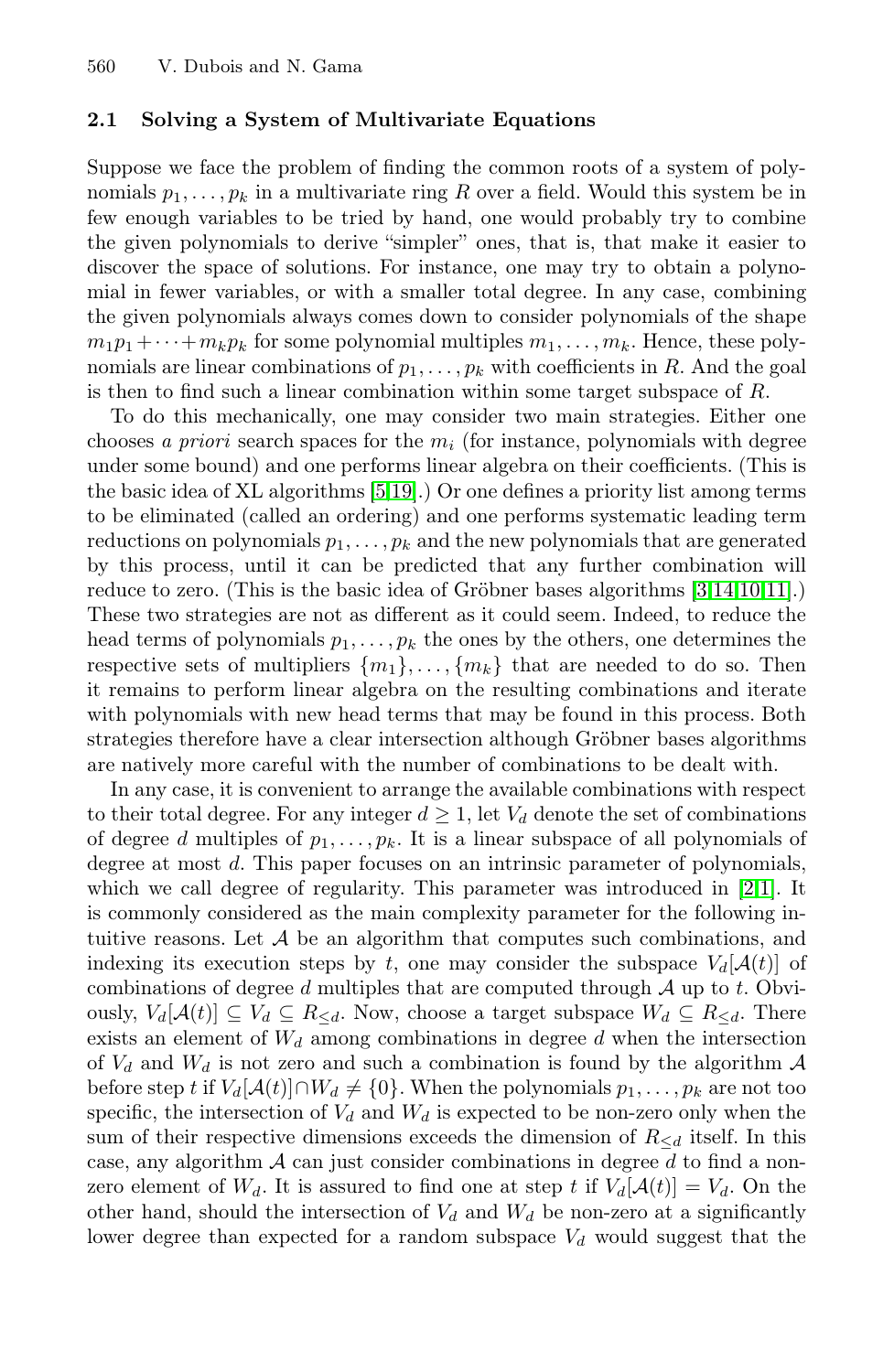polynomials  $p_1, \ldots, p_k$  are not random. Interesting choices of a target subspace  $W_d$  are polynomials of low degree. For instance, one may consider whether there exists a non-zero polynomial of degree strictly lower than d among combinations in degree d. Such a combination is called a degree fall and the smallest degree at which such a degree fall occurs is essentially the degree of regularity. A precise definition will be given in the sequel. An algorithm  $A$  finds the degree of regularity when at some step  $t$  its subspace of combinations in degree  $d$  contains a degree fall. At this point, it is worth noting that when using a Gröbner basis algorithm it is best to use an ordering that refines the degree. Indeed in this case new head terms are confined among the smallest degree monomials.

The degree of regularity permits to distinguish a system of polynomials from random. Furthermore, any degree fall can give a new whole set of multiples in degree  $d$  or even below, which can be further combined with the existing combinations. Moreover, the dimension of  $V_d^{\mathcal{A}}$  usually takes large steps as one increments d and then, many degree falls appear at once. These degree falls in turn help the appearance of new degree falls in lower degrees. Either these degree falls are low enough to solve the system (e.g. linear polynomials) or one pushes the computation until obtaining a complete Gröbner basis.

#### 2.2 Systems with Field Equations over a Finite Field

In the setting of cryptographic schemes, the coefficient field is a finite field  $\mathbb{F}_q$ (with  $q$  elements) and the solutions are searched with coordinates in this finite field. Let  $x_1, \ldots, x_n$  denote the variables of R. Then one actually searches for the solutions of the system  $\{p_1 = 0, \ldots, p_k = 0\}$  with the additional equations  ${x_1^q - x_1 = 0, \ldots, x_n^q - x_n = 0}$ . Equivalently, since the  $x_i$  describe values in  $\mathbb{F}_q$ , all monomials in R can be reduced according to the rules  $x_i^q = x_i$ ,  $i = 1, \ldots, n$ . Then, all combinations of the polynomials  $p_1, \ldots, p_k$  can be considered in the reduced ring  $R_q = \mathbb{F}_q[x_1, \ldots, x_n] / \{x_1^q - x_1, \ldots, x_n^q - x_n\}.$ 

While in the sequel we compute the degree of regularity of underdetermined systems  $(k \leq n)$  in a reduced ring, it serves in upperbounding the degree of regularity of a public HFE system with exactly  $n$  polynomials. In this case, the expected number  $N$  of solutions is hardly more than one and it can be shown that any Gröbner basis for any ordering that refines the degree contains at least n − N linearly independent degree-1 polynomials (*cf* full version). Hence, our setting makes it particularly easy to derive the solutions from a Gröbner basis.

Since in the sequel we only encounter systems of quadratic polynomials, for convenience sake we specialize the following definitions to this case. Let  $p_1, \ldots, p_k$ be a system of quadratic polynomials in  $R_q$ . For any integer  $d \geq 2$ , consider the subspace of combinations  $m_1p_1 + \cdots + m_kp_k$  where the  $m_i$  have degree at most  $d-2$  in  $R_q$ . By definition, it is the image space of the map

$$
\sigma_d(p_1,\ldots,p_k):(m_1,\ldots,m_k)\in ((R_q)_{\leq d-2})^k\longmapsto m_1p_1+\cdots+m_kp_k.
$$

An important observation is that the kernel of  $\sigma_d(p_1,\ldots,p_k)$  always contains predictible non-zero tuples called *trivial syzygies*. Examples of trivial syzygies are the combinations over  $R_q$  of the k-tuples with  $m_i = p_j$ ,  $m_j = -p_i$  for some i,j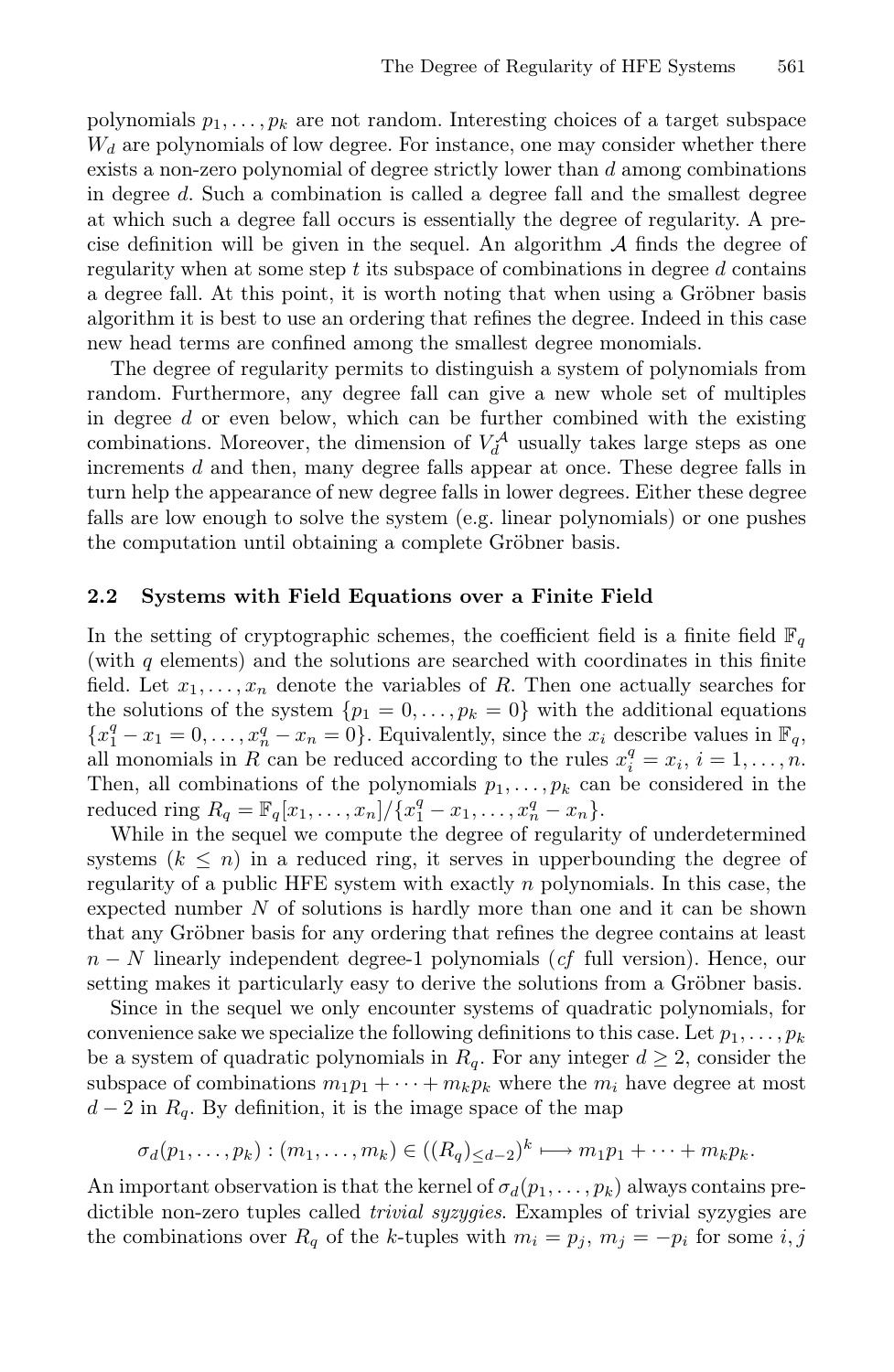and 0 otherwise. A formal definition of **trivial syzygies** is the following. For indeterminates  $y_1, \ldots, y_k$ , let  $T_q(y_1, \ldots, y_k)$  denote the set of k-tuples  $(m_1, \ldots, m_k)$ over  $R_q[y_1, \ldots, y_k]/\{y_1^q - y_1, \ldots, y_k^q - y_k\}$  such that  $m_1y_1 + \cdots + m_ky_k = 0$ . For any polynomials  $p_1, \ldots, p_k$  over  $R_q$ , we call trivial syzygies of  $p_1, \ldots, p_k$  the evaluations of the k-tuples in  $T_q(y_1,\ldots,y_k)$  at  $(p_1,\ldots,p_k)$ .

When searching for degree falls, we are only interested in the subspace  $V_d$ spanned by the highest degree homogeneous part of the image of  $\sigma_d(p_1,\ldots,p_k)$ . This subspace is spanned by the degree d homogeneous parts of the combinations  $m_1p_1 + \cdots + m_kp_k$  where  $m_1,\ldots,m_k$  are homogeneous polynomials of degree d−2. We define a **degree fall** in degree d of  $p_1, \ldots, p_k$  as a k-tuple  $(m_1, \ldots, m_k)$ of degree  $d-2$  homogeneous polynomials such that the degree d homogeneous part of  $m_1p_1 + \cdots + m_kp_k$  is zero. The degree  $d-2$  homogeneous parts of the trivial syzygies of  $p_1, \ldots, p_k$  in degree  $d-2$  are trivially degree falls and we call them *trivial degree falls*. We call the **degree of regularity** of  $p_1, \ldots, p_k$  the smallest d such that a non trivial degree fall of  $p_1, \ldots, p_k$  exists in degree d.

# 3 Definition of HFE Systems

The construction of HFE systems is based on the linear isomorphism between  $(\mathbb{F}_q)^n$  and  $\mathbb{F}_{q^n}$  over  $\mathbb{F}_q$ . Recall that  $\mathbb{F}_{q^n}$  is a degree n polynomial extension over  $\mathbb{F}_q$  and as a consequence is an n dimensional vector space over  $\mathbb{F}_q$ . Any choice of a basis of  $\mathbb{F}_{q^n}$  defines a linear bijection S from  $(\mathbb{F}_q)^n$  to  $\mathbb{F}_{q^n}$ , and extends to a linear bijection  $\psi_S$  from functions on  $\mathbb{F}_{q^n}$  to functions on  $(\mathbb{F}_q)^n$  by:

$$
\psi_S: P \mapsto S^{-1} \circ P \circ S
$$

Recall that functions on  $(\mathbb{F}_q)^n$  are uniquely represented by *n*-tuples of polynomials in  $R_q = \mathbb{F}_q[x_1,\ldots,x_n]/\{x_1^q - x_1,\ldots,x_n^q - x_n\}$  and that functions on  $\mathbb{F}_{q^n}$  are uniquely represented by polynomials in  $\mathbb{F}_{q^n}[X]/\{X^{q^n}-X\}$ . This gives an expression of  $\psi_S$  on polynomials:  $\psi_S : \mathbb{F}_{q^n}[X]/\{X^{q^n} - X\} \longrightarrow (R_q)^n$ . Also recall that raising to a power of q is linear over  $\mathbb{F}_q$  and that the n distinct q-powerings on  $\mathbb{F}_{q^n}$  are called the **Frobenius maps**. More generally, for any power function  $X^a$  in  $\mathbb{F}_{q^n}[X]/\{X^{q^n}-X\}$ , we call q-degree of  $X^a$  the sum  $a_0 + \cdots + a_{n-1}$ , where  $(a_0, a_1, \ldots, a_{n-1})$  is the decomposition of a in base q. In particular, constants have  $q$ -degree 0 and Frobenius maps have  $q$ -degree 1. Since any function in  $\mathbb{F}_{q^n}[X]/\{\overline{X^{q^n}-X}\}\$ is a linear combination of power functions, we define qdegree as the maximal q-degree of its terms. The following proposition ensures that  $\psi_S$  maps q-degree in  $\mathbb{F}_{q^n}[X]/\{X^{q^n}-X\}$  to degree in  $(R_q)^n$ .

**Proposition 1.** Let S be an arbitrary linear bijection from  $(\mathbb{F}_q)^n$  to  $\mathbb{F}_{q^n}$ . For *any integer*  $d \geq 0$ ,  $\psi_S$  *defines a bijection from polynomials in*  $\mathbb{F}_{q^n}[X]/\{X^{q^n} - X\}$ *with*  $q$ -degree  $d$  to  $n$ -tuples over  $R_q$  with degree  $d$ .

Please refer to the full version for a proof. We are now ready to define HFE systems. Recall from the introduction that an HFE public key is the data of the n coordinate polynomials of a composition  $T \circ P \circ S$  where S is a linear bijection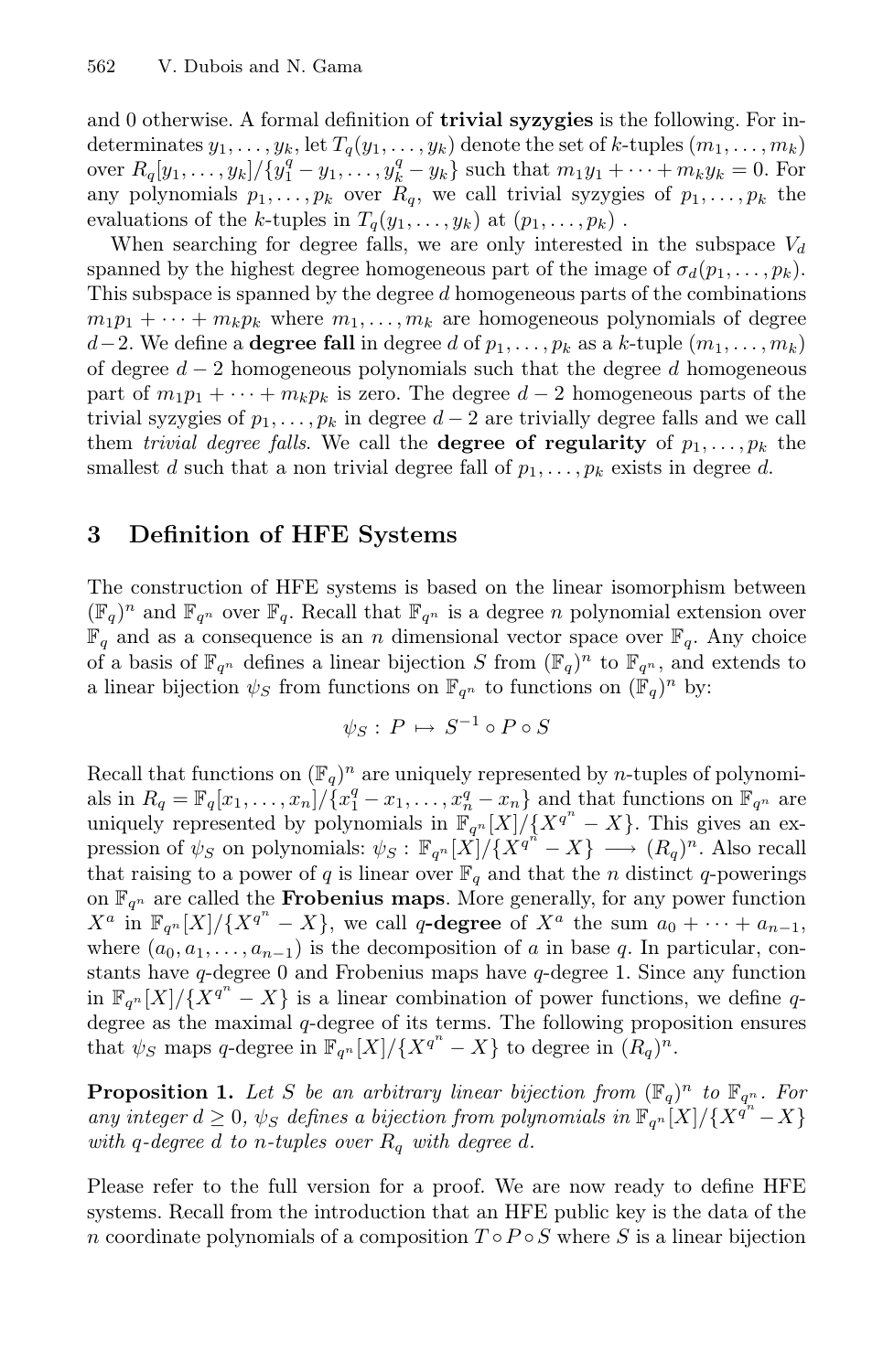from  $(\mathbb{F}_q)^n$  to  $\mathbb{F}_{q^n}$ , T is a linear bijection from  $\mathbb{F}_{q^n}$  to  $(\mathbb{F}_q)^n$  and P is a function on  $\mathbb{F}_{q^n}$  which as a polynomial in  $\mathbb{F}_{q^n}[X]/\{X^{q^n}-X\}$  has the shape

$$
P(X) = \sum_{i,j \le D} p_{ij} X^{q^i + q^j} + \sum_{k \le D} \lambda_k X^{q^k} + c
$$

where  $D$  is a parameter of the scheme. For any linear bijection  $S$ , we call **HFE** systems the systems in  $(R_q)^n$  which are the images by  $\psi_S$  of the polynomials  $P(X)$  of the above shape. We see from the above proposition that HFE systems are quadratic and that their only particularity in thi[s](#page-19-4) [c](#page-19-4)lass is to correspond to a polynomial  $P(X)$  of degree upper bounded by  $2q^D$ . Since T is a linear bijection, an HFE public key has all the algebraic properties of an HFE system.

# 4 Combinations of HFE Polynomials

In this section, we map combinations of HFE systems to related operations on the defining polynomial in  $\mathbb{F}_{q^n}[X]/(X^{q^n}-X)$ . This mapping was outlined in [9] and is made precise here. Incidentally, it is independent of the particular shape of HFE defining polynomials and hence is valid for any cryptosystem following a similar construction. To lighten the notation, we now denote  $\mathcal{R}_{q^n} = \mathbb{F}_{q^n}[X]/(X^{q^n} - X)$ . This section is a chain of technical points which are necessary to make the mapping complete. For a quick reading, one may jump directly to subsection 4.4.

## 4.1 From Combinations in  $R_q$  to Combinations in  $\mathcal{R}_{q^n}$

Let P be any polynomial in  $\mathcal{R}_{q^n}$  and  $(p_1,\ldots,p_n) = \psi_S(P)$ . We have defined combinations of  $p_1, \ldots, p_n$  as linear combinations of  $p_1, \ldots, p_n$  with coefficients in  $R_q$ . Hence, *n*-tuples of linear combinations over  $R_q$  are products by  $n \times n$ matrices over  $R_q$ . Proposition 1 implies that  $\psi_S^{-1}$  is a linear bijection from linear maps on  $(\mathbb{F}_q)^n$  to linear combinations over  $\mathbb{F}_{q^n}$  of the Frobenius maps. We extend this result when coefficients are in  $R_q$  and  $\mathcal{R}_{q^n}$  instead of  $\mathbb{F}_q$  and  $\mathbb{F}_{q^n}$ .

**Proposition 2.** Let S be an arbitrary linear bijection from  $(\mathbb{F}_q)^n$  to  $\mathbb{F}_{q^n}$ . There *exists an*  $\mathbb{F}_q$ -linear bijection  $\psi_S^*$  from  $(\mathcal{R}_{q^n})^n$  to  $n \times n$  matrices over  $R_q$ , such *that for any*  $M_0, \ldots, M_{n-1}$  *and*  $P$  *in*  $\mathcal{R}_{q^n}$ *,* 

$$
\psi_S^*(M_0, \dots, M_{n-1})\psi_S(P) = \psi_S(M_0P^{q^0} + \dots + M_{n-1}P^{q^{n-1}}).
$$
 (1)

*Proof.* We simply construct  $\psi_S^*$  by hand by considering the above identity over the set of constant functions  $P = a$  with a in  $\mathbb{F}_{q^n}$ . Since  $\psi_S$  is linear we only need to consider  $P = a$  for a over a basis of  $\mathbb{F}_{q^n}$ . For any  $i = 1, \ldots, n$ , let  $e_i \in \mathbb{F}_{q^n}$  denote the image by S of the *i*-th canonical vector of  $(\mathbb{F}_q)^n$ . For any  $M_0, \ldots, M_{n-1}$ ,  $\psi_S^*(M_0,\ldots,M_{n-1})\psi_S(e_i)$  is the *i*-th column of  $\psi_S^*(M_0,\ldots,M_{n-1})$  and must be set to  $\psi_S(\sum_{k=0}^{n-1} M_k(e_i)^{q^k})$ .  $\psi_S^*$  is linear by the linearity of  $\psi_S$ . Consider  $(M_0, \ldots, M_{n-1})$  whose image by  $\psi_S^*$  is zero. Then,  $\psi_S$  being a linear bijection, for any  $i = 1, ..., n$ , we have  $\sum_{k=0}^{n-1} (e_i)^{q^k} M_k = 0$ . The only solution to this invertible system is  $M_0 = \cdots = M_{n-1} = 0$ , which proves that  $\psi_S^*$  is injective. Surjectivity follows  $\psi_S^*$  mapping subspaces of identical dimension over  $\mathbb{F}_q$ .  $\Box$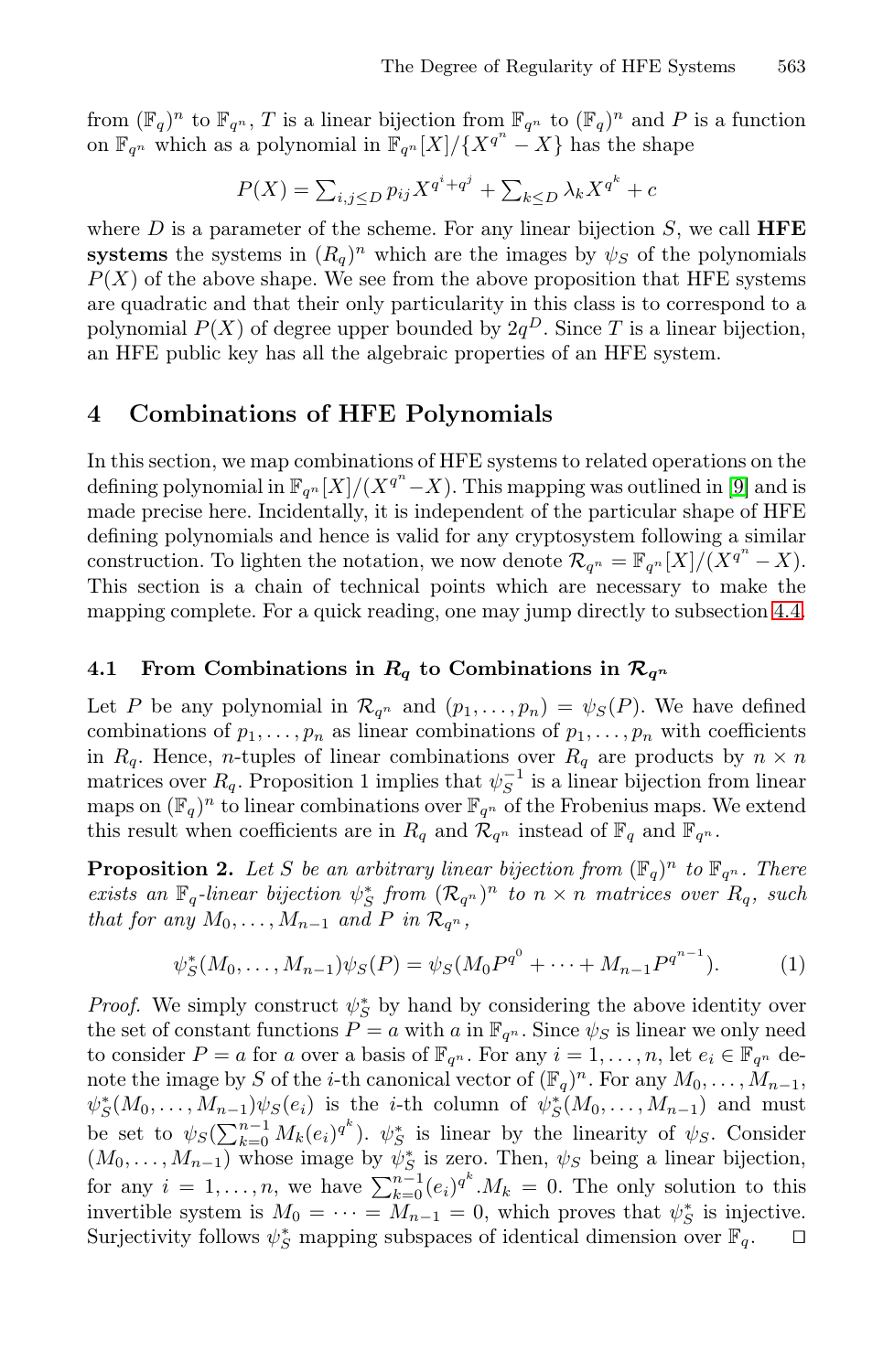Equation (1) over the constants  $e_i$  also shows that the q-degree of  $(M_0, \ldots, M_{n-1})$  equals the degree of  $\psi_s^*(M_0, \ldots, M_{n-1})$ . In particular, for any P of q-degree 2 and  $d \geq 2$ , we define

$$
U_{\leq d}(P) = \left\{ M_0 P^{q^0} + \dots + M_{n-1} P^{q^{n-1}} \mid q \text{-deg}(M_i) \leq d-2, \, i = 0, \dots, n-1 \right\}
$$

and on the other hand, for  $(p_1, \ldots, p_n) = \psi_S(P)$ ,

$$
V_{\leq d}(p_1,\ldots,p_n)=\{m_1p_1+\cdots+m_np_n\,|\,\deg(m_i)\leq d-2,\,i=1,\ldots,n\}\,.
$$

*Property 1.* For any  $d \geq 2$ ,  $\psi_S$  is a bijection from  $U_{\leq d}(P)$  to  $(V_{\leq d}(p_1, \ldots, p_n))^n$ .

*Proof.*  $\psi_{S}^{*}$  transforms *n*-tuples of q-degree  $\leq d-2$  to  $n \times n$  matrices of degree  $\leq d-2$ . Both spans have the same dimension over  $\mathbb{F}_q$  by Proposition 1, hence  $\psi_S^*$  is a bijection from the one to the other. Finally, the property holds by the identity satisfied by  $\psi_S^*$  and evaluated at the particular P.

Since the dimension of  $(V_{\le d})^n$  is n times the dimension of  $V_{\le d}$  and the dimension of  $U_{\le d}$  over  $\mathbb{F}_q$  is n times its dimension over  $\mathbb{F}_{q^n}$ , the property implies

$$
\dim_{\mathbb{F}_q} (V_{\leq d}(p_1,\ldots,p_n)) = \dim_{\mathbb{F}_{q^n}} (U_{\leq d}(P)).
$$

# 4.2 From Degree Falls in  $R_q$  to q-Degree Falls in  $\mathcal{R}_{q^n}$

When considering degree falls, one is really interested in the subspace spanned by the highest degree homogeneous part of a bounded degree combination space. For any quadratic polynomials  $p_1, \ldots, p_n$  in  $R_q$  and any integer  $d \geq 2$ , let  $V_d^h(p_1,\ldots,p_n)$  denote the subspace generated by the degree d homogeneous parts of polynomials in  $V_{\leq d}(p_1,\ldots,p_n)$ . Similarly, for any polynomial P of q-degree 2 in  $\mathcal{R}_{q^n}$  and any integer  $d \geq 2$ , let  $U_d^h(P)$  denote the subspace of q-degree d homogeneous parts of polynomials in  $U_{\leq d}(P)$ . Quite expectably, we have:

*Property 2.* Let P in  $\mathcal{R}_{q^n}$  and  $(p_1,\ldots,p_n) = \psi_S(P)$ . Then, for any  $d \geq 2$ , there exists an  $\mathbb{F}_q$ -linear bijection from  $U_d^h(P)$  to  $(V_d^h(p_1,\ldots,p_n))^n$ .

*Proof.* The highest degree homogeneous part of a polynomial  $p$  in  $R_q$  with degree  $d \geq 2$  is its class mod  $(R_q)_{\leq d-1}$ . Hence,  $V_d^h(p_1,\ldots,p_n)$  is  $V_{\leq d}(p_1,\ldots,p_n)$  mod  $(R_q)_{\leq d-1}$ . Similarly  $U_d^h(P)$  is  $U_{\leq d}(P)$  mod  $(\mathcal{R}_{q^n})_{\leq d-1}$ . Let Q and Q' be arbitrary polynomials in  $\mathcal{R}_{q^n}$  such that  $Q = Q' \mod (\mathcal{R}_{q^n})_{\leq d-1}$ . Then,  $Q-Q'$  has q-degree at most  $d-1$ . Since  $\psi_S$  preserves the degree,  $\psi_S(Q-Q')$  has degree at most d−1. Hence, since  $\psi_S$  is linear,  $\psi_S(Q) = \psi_S(Q') \mod ((R_q)_{\leq d-1})^n$ . Therefore,  $\psi_S$ induces an  $\mathbb{F}_q$ -linear map from  $\mathcal{R}_{q^n}$  mod  $(\mathcal{R}_{q^n})_{\leq d-1}$  to  $(R_q)^n$  mod  $((R_q)_{\leq d-1})^n$ . Since  $\psi_S$  is a bijection from  $U_{\leq d}(P)$  to  $(V_{\leq d}(p_1,\ldots,p_n))^n$ , the induced map is a bijection from  $U_d^h(P)$  to  $(V_d^h(p_1,\ldots,p_n))^n$ .

Let  $R_q^h$  denote the set of homogeneous polynomials of  $R_q$ . For any polynomial p in  $R_q$  and any integer  $d \geq 0$ , let  $[p]_d$  denote the degree d homogeneous part of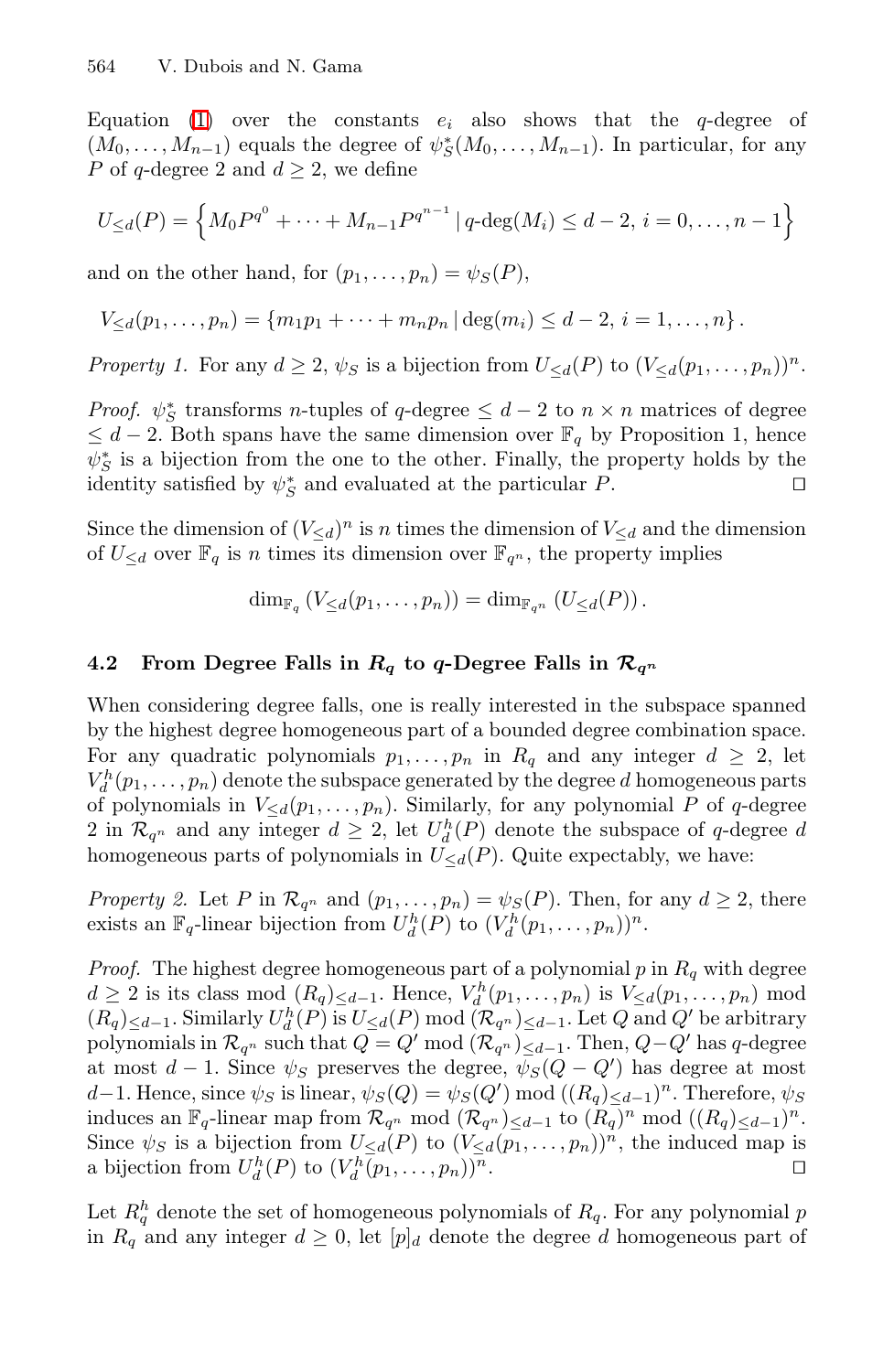p. For any system  $p_1, \ldots, p_n$  of quadratic polynomials in  $R_q$  and any  $d \geq 2$ , the degree falls of  $p_1, \ldots, p_n$  in degree d are the kernel of the map

$$
\sigma_d^h(p_1,\ldots,p_n) : (m_1,\ldots,m_n) \in ((R_q^h)_{d-2})^n \longmapsto [m_1p_1+\cdots+m_np_n]_d.
$$

With completely transposed notations, for any P of  $q$ -degree 2 in  $\mathcal{R}_{q^n}$  and any  $d \geq 2$ , we define the q-degree falls of P in degree d as the kernel of the map

$$
\Sigma_d^h(P) : (M_0, \dots, M_{n-1}) \in ((\mathcal{R}_{q^n}^h)_{d-2})^n \mapsto [M_0P + M_1P^q + \dots + M_{n-1}P^{q^{n-1}}]_d
$$

The image spaces  $\sigma_d^h(p_1,\ldots,p_n)$  and  $\Sigma_d^h(P)$  respectively are  $V_d^h(p_1,\ldots,p_n)$  and  $U_d^h(P)$ . Property 2 ensures that when  $(p_1, \ldots, p_n) = \psi_S(P)$  the image spaces of  $(\sigma_d^h(p_1,\ldots,p_n))^n$  and  $\Sigma_d^h(P)$  have the same cardinality. Besides, Proposition 1 ensures that the same holds for their input spaces. Therefore, the kernels of  $(\sigma_d^h(p_1,\ldots,p_n))^n$  and  $\Sigma_d^h(P)$  have the same cardinality. Finally,

 $\dim_{\mathbb{F}_q} (\ker \sigma_d^h(p_1,\ldots,p_n)) = \dim_{\mathbb{F}_{q^n}} (\ker \Sigma_d^h(P)).$  (2)

## 4.3 Trivial Syzygies and Trivial Degree Falls

Trivial syzygies of  $p_1, \ldots, p_n$  are *n*-tuples over  $R_q$  such that  $m_1p_1+\cdots+m_np_n=0$ even when  $p_1, \ldots, p_n$  are indeterminates. They are precisely defined the following way. Let  $\overline{R}_q$  denote the extension of  $R_q$  with additional variables  $y_1, \ldots, y_n$ ,  $\bar{R}_q = R_q[y_1, \ldots, y_n]/\{y_1^q - y_1, \ldots, y_n^q - y_n\}.$  Let  $T_q(y_1, \ldots, y_n)$  denote the set of *n*-tuples  $(m_1,...,m_n)$  over  $\overline{R}_q$  such that  $m_1y_1 + \cdots + m_ny_n = 0$ . For any polynomials  $p_1, \ldots, p_n$  in  $R_q$ , we define its trivial syzygies as the evaluations of the *n*-tuples in  $T_q(y_1,\ldots,y_n)$  at  $(p_1,\ldots,p_n)$ . As a shorthand, let  $T_q(p_1,\ldots,p_n)$ denote the set of trivial syzygies of  $p_1, \ldots, p_n$ .

Elements of  $R_q$  are polynomials in both  $x_1,\ldots,x_n$  and  $y_1,\ldots,y_n$ . For any monomial in  $R_q$ , let  $d_x, d_y$  denote its degrees in  $x_1, \ldots, x_n$  and in  $y_1, \ldots, y_n$ respectively. Since variables  $y_1, \ldots, y_n$  are intended to be specialized at quadratic polynomials  $p_1, \ldots, p_n$  in  $R_q$ , we define the  $(1, 2)$ -degree of a monomial in  $R_q$ as  $d_x + 2d_y$ , and the (1,2)-degree of a polynomial in  $\overline{R}_q$  as the maximum of the  $(1, 2)$ -degree of its monomials. Hence, any element of  $T_q(y_1, \ldots, y_n)$  with  $(1, 2)$ degree d yields an element of  $T_q(p_1,\ldots,p_n)$  with degree  $\leq d$ . We call trivial syzygies of  $p_1, \ldots, p_n$  with designed degree d the elements of  $T_q(p_1, \ldots, p_n)$  whose corresponding element of  $T_q(y_1,\ldots,y_n)$  has  $(1, 2)$ -degree d. The trivial syzygies with designed degree  $\leq d$  are denoted by  $T_q(p_1,\ldots,p_n)_{\leq d}$ . On the other hand, one may analogously consider the extension of  $\mathcal{R}_{q^n}$  with additional variable Y,  $\bar{\mathcal{R}}_{q^n} = \bar{\mathcal{R}}_{q^n}[Y]/(Y^{q^n}-Y)$ , and define  $\mathcal{T}_{q^n}(Y)$  as the *n*-tuples  $(M_0,\ldots,M_{n-1})$ over  $\bar{\mathcal{R}}_{q^n}$  such that  $M_0Y + M_1Y^q + \cdots + M_{n-1}Y^{q^{n-1}} = 0$ . For any P in  $\mathcal{R}_{q^n}$ , let  $\mathcal{T}_{q^n}(P)$  denote the evaluations of the *n*-tuples in  $\mathcal{T}_{q^n}(Y)$  at *P*. Finally, for any P of q-degree 2 and any  $d \geq 0$ , we let  $\mathcal{T}_{q^n}(P)_{\leq d}$  denote the elements whose corresponding elements in  $\mathcal{T}_{q^n}(Y)$  have  $(1, 2)$ -q-degree d. By a series of simple extensions of the previous results, we can show (*cf* full version)

*Property 3.* Let P in  $\mathcal{R}_{q^n}$  of q-degree 2 and  $(p_1,\ldots,p_n) = \psi_S(P)$ . For any  $d \geq 0$ ,  $\dim_{\mathbb{F}_q}(T_q(p_1,\ldots,p_n)_{\preceq d}) = \dim_{\mathbb{F}_{q^n}}(T_{q^n}(P)_{\preceq d}).$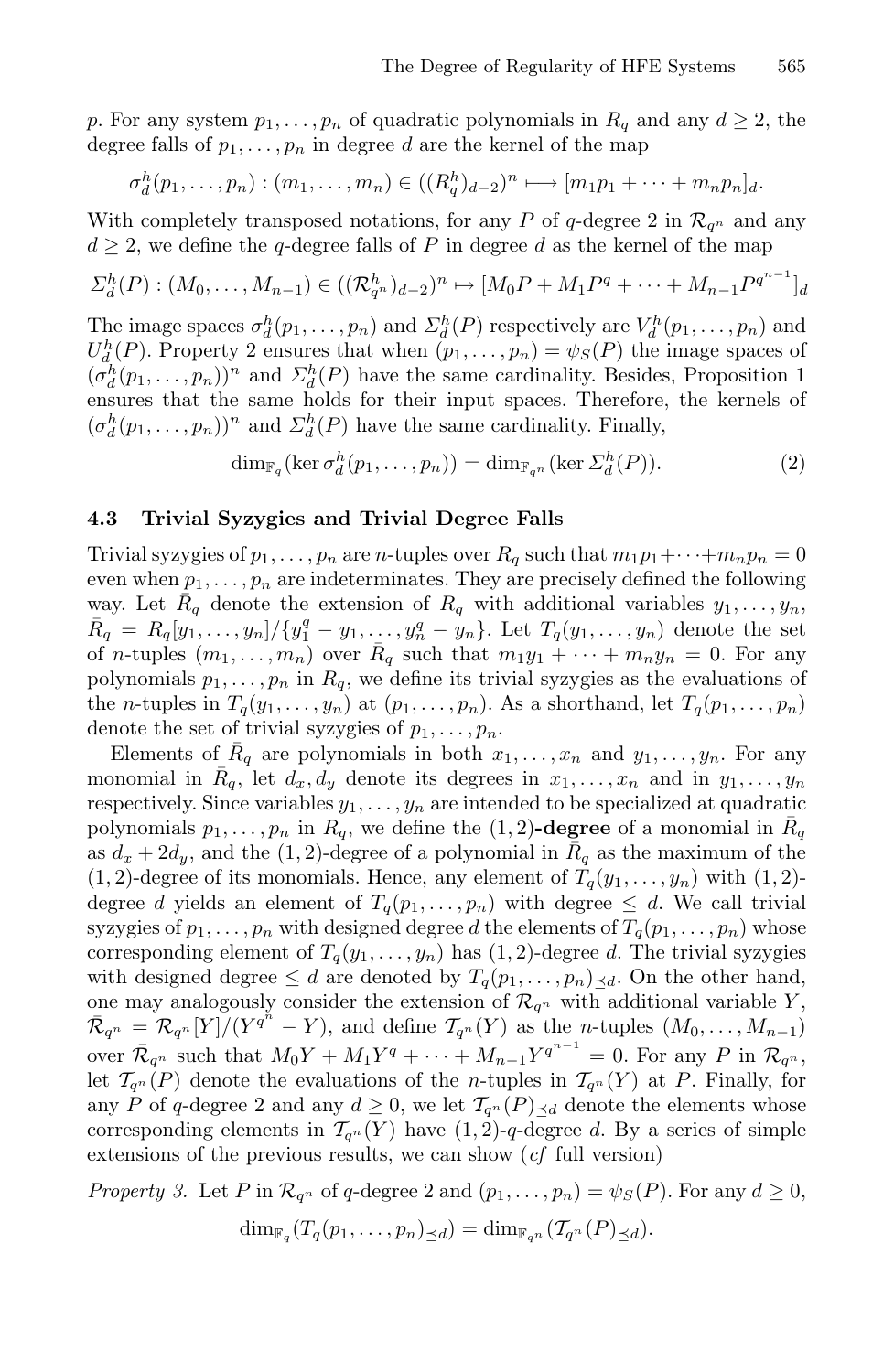The polynomials  $p_1, \ldots, p_n$  being quadratic, for any  $d \geq 2$ , we call trivial degree falls of  $p_1, \ldots, p_n$  in degree d the homogeneous parts of (actual) degree  $d-2$ of the elements in  $T_q(p_1,\ldots,p_n)_{\leq d-2}$  and denote them (with a slight abuse of notation) by  $T_q(p_1,\ldots,p_n)_{d-2}^h$ . Similarly, for P of q-degree 2, we call trivial qdegree falls of P in q-degree d the homogeneous parts of q-degree  $d-2$  of the elements in  $\mathcal{T}_q(P)_{\leq d-2}$  and denote them by  $\mathcal{T}_q(P)_{d-2}^h$ . We have (*cf* full version)

*Property 4.* Let P in  $\mathcal{R}_{q^n}$  of q-degree 2 and  $(p_1, \ldots, p_n) = \psi_S(P)$ . For any  $d \geq 2$ ,

 $\dim_{\mathbb{F}_q}(T_q(p_1,\ldots,p_n)_{d-2}^h)=\dim_{\mathbb{F}_{q^n}}(T_{q^n}(P)_{d-2}^h).$ 

## 4.4 Mapping the Degree of Regularity from  $R_q$  to  $\mathcal{R}_{q^n}$

Recall that the degree of regularity of a system of quadratic polynomials  $p_1,\ldots,p_n$  is the smallest integer d such that a non-trivial degree fall exists in degree d. With the previous notation, this is the smallest d such that the kernel of  $\sigma_n^h(p_1,\ldots,p_n)$  is strictly larger than  $T_q(p_1,\ldots,p_n)_{d-2}^h$ . Now, let S be an arbitrary linear bijection from  $(\mathbb{F}_q)^n$  to  $\mathbb{F}_{q^n}$  and P in  $\mathcal{R}_{q^n}$  such that  $\psi_S(P)=(p_1,\ldots,p_n)$ . Then, P has q-degree 2 and, by Equality 2 and Property 3,

*Property 5.* the degree of regularity of  $p_1, \ldots, p_n$  is the smallest d such that the kernel of  $\mathcal{L}_d^h(P)$  is strictly larger than  $\mathcal{T}_{q^n}(P)_{d-2}^h$ .

Hence, we obtain an equivalent characterization of the degree of regularity of  $p_1,\ldots,p_n$  in term of the associated polynomial P in  $\mathcal{R}_{q^n}$ . In the remainder of this section, we slightly modify the above characterization to make it more conveniently usable in the analysis of the next section.

**Multivariate representation of**  $\mathcal{R}_{q^n}$ **.** Our first step is a simple alternative notation for the elements  $\mathcal{R}_{q^n}$ . This notation was proposed in [9]. As already seen, we can split any power of  $X$  according to the decomposition in base  $q$  of the exponent. Now simply introduce a distinct notation for the Frobenius of X: for  $i = 0, \ldots, n-1$ , let  $X_i$  denote  $X^{q^i}$ . Observe that for any  $i = 0, \ldots, n-1, X_i^q - X_{i+1} = 0$  where the indices are taken modulo n. Using these relations, any power of  $X$  corresponds to a unique multivariate monomial in  $X_0, \ldots, X_{n-1}$ . It extends trivially to all polynomials in  $\mathcal{R}_{q^n}$ . Addition and multiplication are compatible with this notation. Therefore,  $\mathcal{R}_{q^n}$  identifies as a ring with  $\mathbb{F}_{q^n}[X_0, \ldots, X_{n-1}]/\{X_0^q - X_1, \ldots, X_{n-1}^q - X_0\}.$  Along with this identification, q-degree becomes degree in the multivariate ring. Also, for any polynomial P in  $\mathcal{R}_{q^n}$ , let  $P_0, \ldots, P_{n-1}$  denote its successsive Frobenius. For any  $i = 0, \ldots, n-1, P_i^q - P_{i+1} = 0$  where indices are modulo n. When P has q-degree 2, its Frobenius are multivariate quadratic polynomials. Since the P-termed sets really express in terms of the Frobenius of  $P$ , they are conveniently rewritten with the above notation. Hence,  $\Sigma_d^h(P)$  rewrites to

$$
\Sigma_d^h(P_0,\ldots,P_{n-1}): (M_0,\ldots,M_{n-1}) \in (\mathcal{R}_{q^n}^h)_{d-2} \mapsto [M_0P_0+\cdots+M_{n-1}P_{n-1}]_d.
$$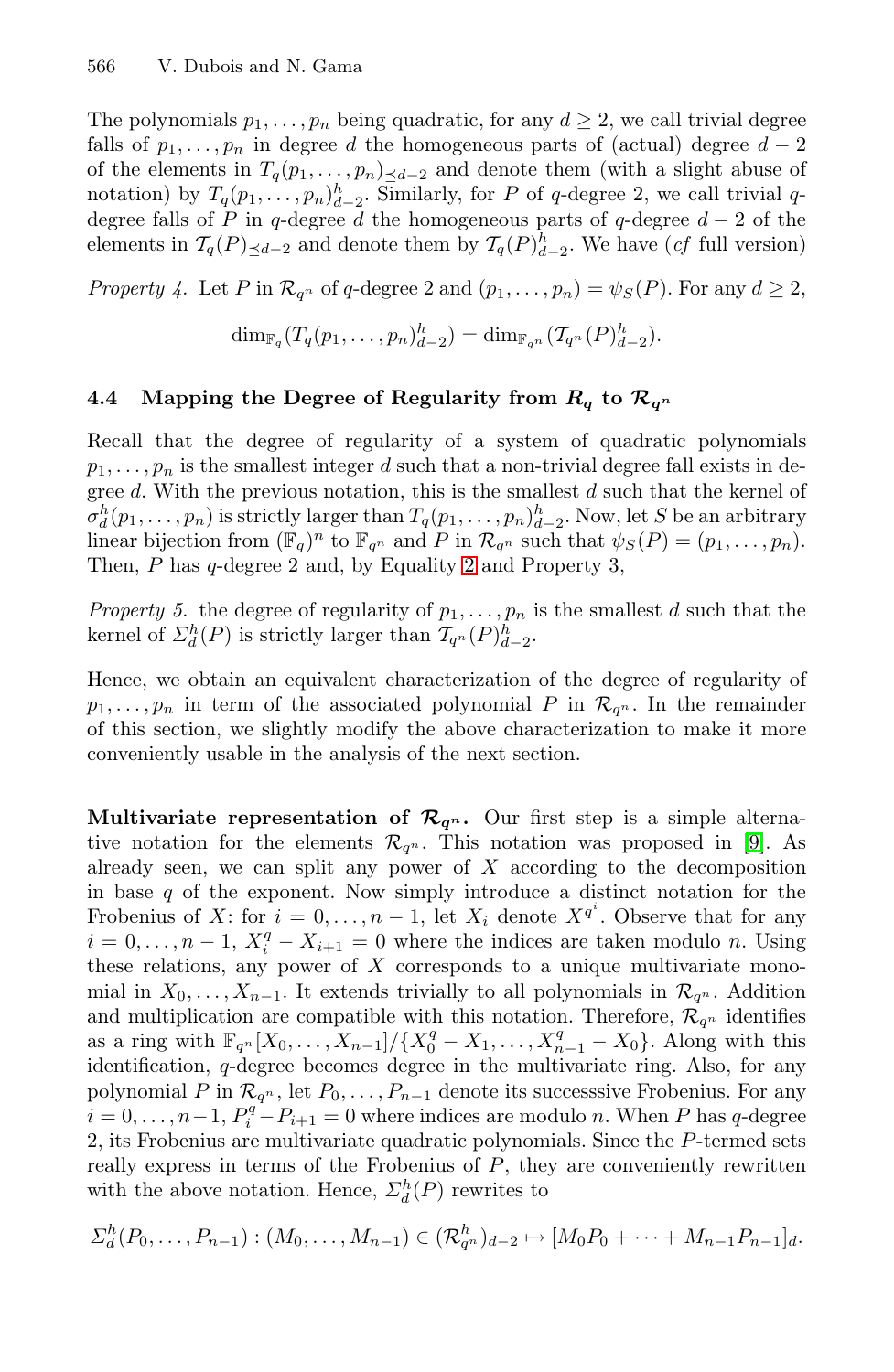The ring  $\bar{\mathcal{R}}_{q^n} = \mathcal{R}_{q^n}[Y]/(Y^{q^n}-Y)$  rewrites to  $\mathcal{R}_{q^n}[Y_0,\ldots,Y_{n-1}]/\{Y_0^q-\}$  $Y_1,\ldots,Y_{n-1}^q-Y_0$ . The set  $\mathcal{T}_{q^n}(Y)$  rewrites to  $\mathcal{T}_{q^n}(Y_0,\ldots,Y_{n-1})$ , the *n*-tuples  $(M_0,...,M_{n-1})$  over  $\mathcal{R}_{q^n}$  such that  $M_0Y_0 + \cdots + M_{n-1}Y_{n-1} = 0$ . Hence,  $\mathcal{T}_{q^n}(P)$ identifies with  $\mathcal{T}_{q^n}(P_0,\ldots,P_{n-1})$ . And the elements of  $\mathcal{T}_{q^n}(P_0,\ldots,P_{n-1})_d^h$  are the degree d homogeneous parts of the elements of  $\mathcal{T}_{q^n}(P_0,\ldots,P_{n-1})_{\preceq d}$ . Finally, our characterization (Property 5) rewrites to, when  $(p_1, \ldots, p_n) = \psi_S(P)$ ,

*Property 6.* the degree of regularity of  $p_1, \ldots, p_n$  equals the degree of regularity of  $P_0, \ldots, P_{n-1}$ , the *n* Frobenius of P in the multivariate representation of  $\mathcal{R}_{q^n}$ .

At this point, our task is reduced to studying the degree of regularity of the quadratic polynomials  $P_0, \ldots, P_{n-1}$  in  $\mathcal{R}_{q^n}$ , and we do not need to address the polynomials  $p_1, \ldots, p_n$  any further. The next paragraph is devoted to refining the characterization of the degree of regularity of  $P_0, \ldots, P_{n-1}$ .

Characterizing the Degree of Regularity of Systems of  $\mathcal{R}_{q^n}$ . Our first observation is a simple one: the highest degree terms of combinations in degree d of  $P_0, \ldots, P_{n-1}$  only depends on their highest degree terms  $P_0, \ldots, P_{n-1}$ .

*Property 7.* The degree of regularity of quadratic polynomials in  $\mathcal{R}_{q^n}$  equals the degree of regularity of their degree 2 homogeneous parts.

*Proof.* For any degree  $d-2$  homogeneous polynomials  $M_0, \ldots, M_{n-1}$ , the associated combinations of  $P_0, \ldots, P_{n-1}$  and  $\hat{P}_0, \ldots, \hat{P}_{n-1}$  have the same degree d homogeneous part. Hence, degree falls in degree  $d$  are the same for both systems of polynomials. On the other hand, the trivial syzygies of  $P_0, \ldots, P_{n-1}$  of designed degree  $d-2$  have the same degree  $d-2$  homogeneous parts as the trivial syzygies of  $\hat{P}_0, \ldots, \hat{P}_{n-1}$  of designed degree  $d-2$ . The property follows.  $\Box$ 

Our second observation is more subtle: when considering combinations of the quadratic homogeneous polynomials  $P_0, \ldots, P_{n-1}$  with degree  $d-2$  homogeneous coefficients, terms of degree smaller than  $d$  can only appear with reductions modulo the polynomials  $X_i^{\bar{q}} - X_{i+1}, i = 0, \ldots, n-1$ . Since all terms with degree smaller than d are discarded, the same result is obtained as when performing combinations in the ring  $\mathcal{R}_{q^n} = \mathbb{F}_{q^n}[X_0, \ldots, X_{n-1}]/\{X_0^q, \ldots, X_{n-1}^q\}$ . Considering combinations in  $\mathcal{R}_{q^n}$  rather than in  $\mathcal{R}_{q^n}$ , the map  $\sum_{d}^{h}(\hat{P}_0,\ldots,\hat{P}_{n-1})$  simply rewrites to  $\mathbf{\Sigma}_{d}^{h}(\hat{P}_{0},\ldots,\hat{P}_{n-1})$ :

$$
(M_0,\ldots,M_{n-1})\in ((\mathcal{R}_{q^n}^h)_{d-2})^n\mapsto M_0\hat{P}_0+M_1\hat{P}_1+\cdots+M_{n-1}\hat{P}_{n-1}.
$$

Furthermore, we can equivalently characterize the trivial degree falls using the ring structure of  $\mathcal{R}_{q^n}$ . Consider  $\bar{\mathcal{R}}_{q^n} = \mathcal{R}_{q^n}[Y_0, \ldots, Y_{n-1}]/\{Y_0^q, \ldots, Y_{n-1}^q\}$  and the associated set  $\mathcal{T}_{q^n}(Y_0,\ldots,Y_{n-1})$ . For any  $d \geq 0$ , we can define the sets  $\mathcal{T}_{q^n}(\hat{P}_0,\ldots,\hat{P}_{n-1})_{\leq d}$  and  $\mathcal{T}_{q^n}(\hat{P}_0,\ldots,\hat{P}_{n-1})_d^h$ , exactly as before.

*Property 8.* For any  $d \geq 0$ , the sets  $\mathcal{T}_{q^n}(\hat{P}_0, \ldots, \hat{P}_{n-1})_d^h$  and  $\mathcal{T}_{q^n}(\hat{P}_0, \ldots, \hat{P}_{n-1})_d^h$ are identical. Therefore, for any  $d \geq 2$ , the trivial degree falls of  $\hat{P}_0, \ldots, \hat{P}_{n-1}$  in degree d are the elements of  $\mathcal{T}_{q^n}(\hat{P}_0,\ldots,\hat{P}_{n-1})_{d-2}^h$ .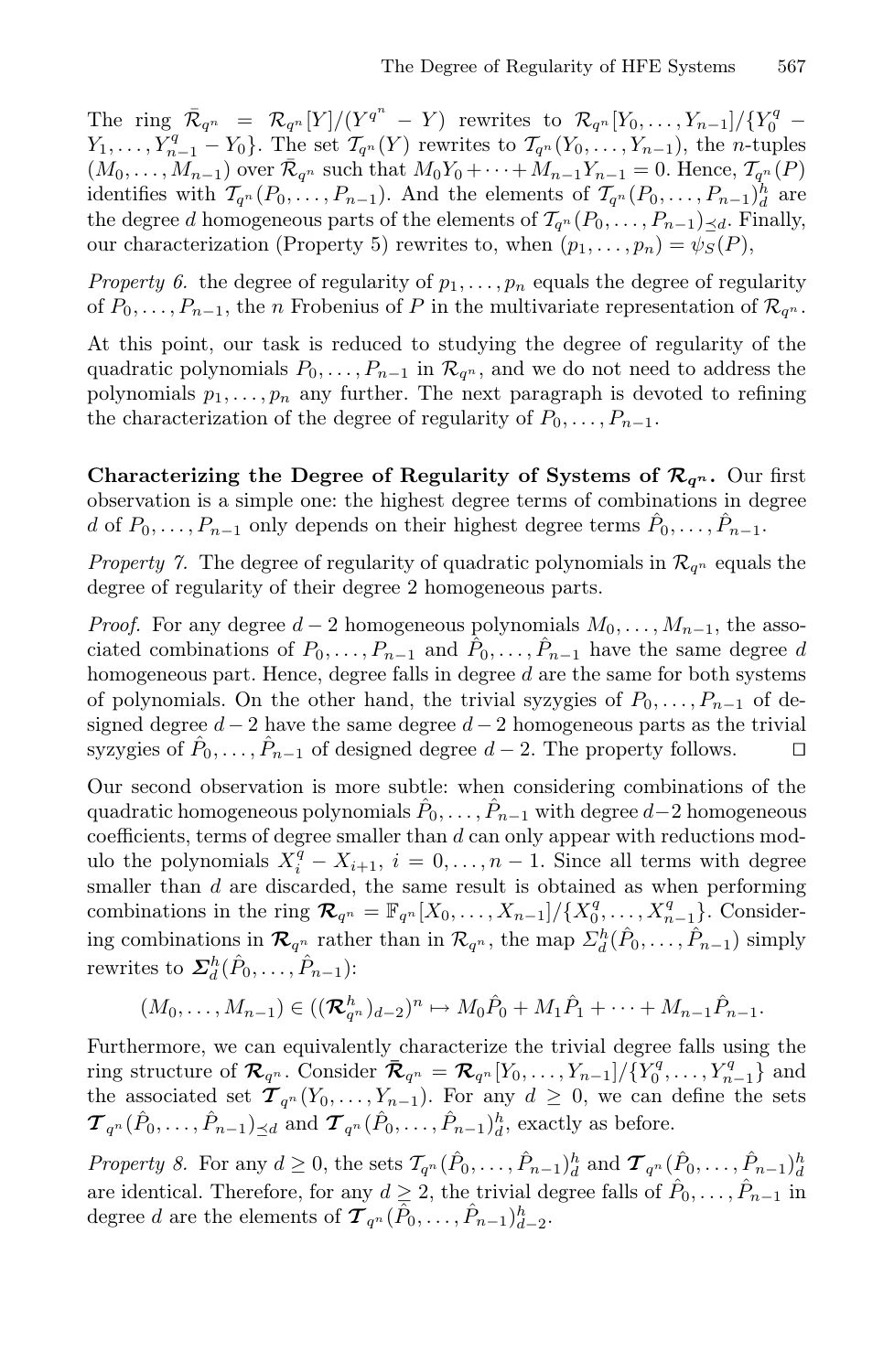*Proof.* For any  $(M_0, \ldots, M_{n-1})$  in  $\mathcal{T}_{q^n}(Y_0, \ldots, Y_{n-1})$ , let Q denote the combination  $M_0Y_0 + \cdots + M_{n-1}Y_{n-1}$  in  $\mathcal{R}_{q^n}[Y_0,\ldots,Y_{n-1}]$ . Since Q is zero modulo  $Y_0^q, \ldots, Y_{n-1}^q$ , any of its term is divisible by at least one of  $Y_0^q, \ldots, Y_{n-1}^q$ . Since  $M_0, \ldots, M_{n-1}$  have degree at most  $q-1$  in any  $Y_i$ , any term of Q can have degree q in only one single indeterminate and at most  $q-1$  in all the others. Therefore, any term of Q exactly has degree q is one indeterminate and at most  $q-1$  in all the others. Hence, Q admits a unique decomposition  $A_0Y_0^q + \cdots + A_{n-1}Y_{n-1}^q$ . Using the unique polynomials  $A_0, \ldots, A_{n-1}$  associated to  $(M_0, \ldots, M_{n-1})$ , we construct an element  $(M'_0, \ldots, M'_{n-1})$  of  $\mathcal{T}_{q^n}(Y_0, \ldots, Y_{n-1})$  by setting for all  $i = 0, \ldots, n-1, M'_i = M_i - A_{i-1}$  (indices are modulo *n*). Now, observe that the terms of  $A_0, \ldots, A_{n-1}$  consist of terms of  $M_0, \ldots, M_{n-1}$  divided by one indeterminate to the power of  $q - 1$ . As a consequence, each of them has a total degree in the  $Y_i$  variables smaller (by  $q-1$ ) than the one it originates from. In particular, when  $M_0, \ldots, M_{n-1}$  have  $(1, 2)$ -degree at most d,  $M'_0, \ldots, M'_{n-1}$  respectively have the same terms of  $(1, 2)$ -degree d as  $M_0, \ldots, M_{n-1}$  because they differ by terms of strictly smaller  $(1, 2)$ -degree.

Hence, we end up with the following characterization which we use in the sequel.

*Property 9.* Let  $\hat{P}_0, \ldots, \hat{P}_{n-1}$  be homogeneous quadratic polynomials in  $\mathcal{R}_{q^n}$ . The degree of regularity of  $\hat{P}_0, \ldots, \hat{P}_{n-1}$  can be computed in  $\mathcal{R}_{q^n}$  as the smallest  $d \geq 2$  such that degree  $d-2$  homogeneous n-tuples  $(M_0, \ldots, M_{n-1})$  satisfying  $M_0\hat{P}_0 + \cdots + M_{n-1}\hat{P}_{n-1} = 0$  exist besides the elements of  $\mathcal{T}_{q^n}(\hat{P}_0,\ldots,\hat{P}_{n-1})_d^h$ .

# 5 Bounding the Degree of Regularity of HFE Systems

We first describe the proof principle of our upper bound and then perform the combinatorial computations that convey the result.

# 5.1 Upper Bounding the Degree of Regularity

First consider arbitrary homogeneous quadratic polynomials  $P_0, \ldots, P_{k-1}$  in  $\mathcal{R}_{q^n}$  where  $k \leq n$ . The dimensions of the kernel and the image of the map

$$
\Sigma_d^h(\hat{P}_0,\ldots,\hat{P}_{k-1}): (\substack{(\mathcal{R}_{q^n})_{d-2}^h}^h)^k \longrightarrow (\mathcal{R}_{q^n})_d^h
$$

$$
(M_0,\ldots,M_{k-1}) \longmapsto M_0\hat{P}_0 + M_1\hat{P}_1 + \cdots + M_{k-1}\hat{P}_{k-1}
$$

relate to each other by

$$
k\dim(\mathcal{R}_{q^n})_{d=2}^h - \dim \ker \Sigma_d^h(\hat{P}_0,\ldots,\hat{P}_{k-1}) = \dim \mathrm{Im}(\Sigma_d^h(\hat{P}_0,\ldots,\hat{P}_{k-1})).
$$

Not knowing what the degree of regularity of the system is, one can assume that it is not reached while incrementing  $d$ . In this case, the kernel is assumed to contain only the trivial elements of  $\mathcal{T}_{q^n}(\hat{P}_0,\ldots,\hat{P}_{k-1})_{d-2}^h$ . Since the image is confined in  $(\mathcal{R}_{q^n})_d^h$ , a contradiction to this assumption appears as soon as

$$
k\dim(\mathcal{\mathcal{R}}_{q^n})_{d=2}^h-\dim \mathcal{\bm{T}}_{q^n}(\hat{P}_0,\ldots,\hat{P}_{k-1})_{d=2}^h>\dim(\mathcal{\bm{R}}_{q^n})_{d}^h
$$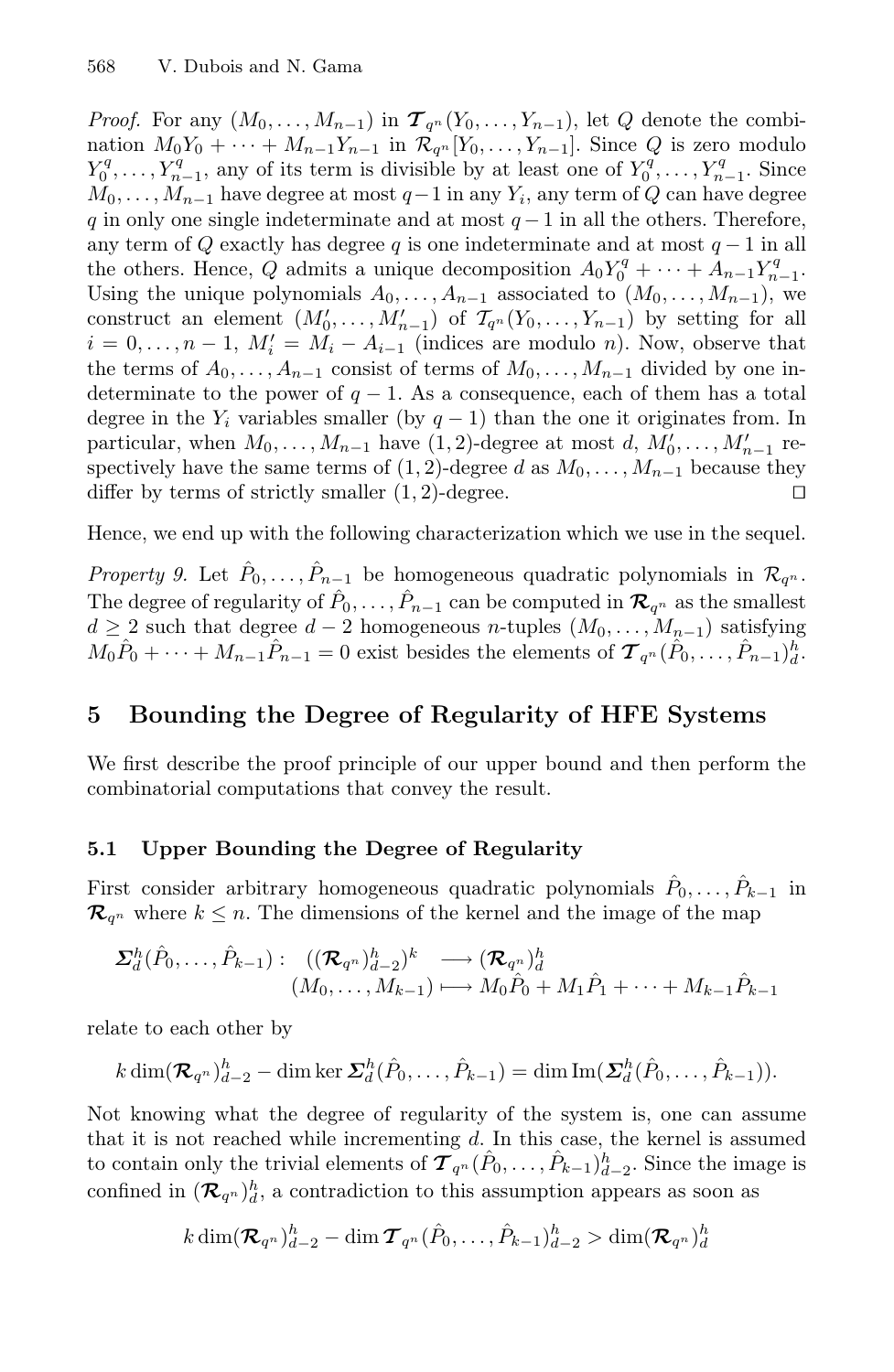[a](#page-19-5)nd then we know that the degree of regularity was reached before. The smallest  $d$ satisfying this "saturation" condition is therefore an upper bound on the degree of regularity of  $\hat{P}_0, \ldots, \hat{P}_{k-1}$ . Since it is valid for any homogeneous quadratic polynomials, we refer to it as the *MQ bound.*

We now show how in the case of HFE systems better bounds can be obtained.

# 5.2 The Case of HFE Systems

It was noted in [15] that when  $\hat{P}_0, \ldots, \hat{P}_{n-1}$  are obtained from the Frobenius of an HFE polynomial  $P$ , they express over small shifted sets of consecutive variables:  $\hat{P}_0$  expresses over  $X_0$  to  $X_D$ ,  $\hat{P}_1$  expresses over  $X_1$  to  $X_{D+1}$ , ...  $\hat{P}_{n-1}$  expresses over  $X_{n-1}$  to  $X_{D-1}$  (indices are modulo n). Then, the authors noted that a consequence of this property is that small su[bsyst](#page-13-0)ems of consecutive polynomials only involve a small subset of the available variables. Consecutive subsystems of a prescribed size being all equivalent up to a cyclic shift, we focus on [th](#page-19-5)e *n* subsystems  $S_k = \{\hat{P}_0, \ldots, \hat{P}_{k-1}\}\$  for  $k = 1, \ldots, n$ . The subsystem  $S_k$ expresses over the [firs](#page-18-2)t  $m_k$  variables, where  $m_k = D + k$  for all  $k \leq n - D$  and  $m_k = n$  beyond. The degree of regularity of  $\hat{P}_0, \ldots, \hat{P}_{n-1}$  is upper bounded by the respective degrees of regularity  $d_k$  of the subsystems  $S_k$  for all  $k = 1, \ldots, n$ . Indeed the degree falls of  $\mathcal{S}_k$  identify with the degree falls of  $\hat{P}_0, \ldots, \hat{P}_{n-1}$  with zero on the last  $n-k$  coordinates. On the other hand we will show in Section 5.3 (Property 11) that whenever a degree fall is non-trivial for  $S_k$ , its completion with zero on the last  $n - k$  coordinates is non-trivial for  $P_0, \ldots, P_{n-1}$ . At this point, the authors of [15] estimated the degree of regularity of any subsystem  $S_k$ by using an asymptotic formula from [2]. This needed restricting to  $q = 2$  and assuming that the q[uad](#page-19-5)ratic polynomials  $\hat{P}_0, \ldots, \hat{P}_{k-1}, X_0^2, \ldots, X_{m_k-1}^2$  satisfy the condition for which the formula holds. Instead, we use the previous saturation bound: we upper bound the degree of regularity of  $\mathcal{S}_k$  by applying the MQ bound to  $\hat{P}_0, \ldots, \hat{P}_{k-1}$ . Hence it is upper bounded by the smallest d such that

$$
k \dim(\mathcal{R}_{q^n|m_k})_{d=2}^h - \dim \mathcal{T}_{q^n|m_k}(\hat{P}_0, \dots, \hat{P}_{k-1})_{d=2}^h > \dim(\mathcal{R}_{q^n|m_k})_d^h \quad (3)
$$

where  $\mathcal{R}_{q^n|m_k}$  denotes the restriction of  $\mathcal{R}_{q^n}$  to the first  $m_k$  variables. Since this upper bound uses a property showed in [15], we refer to it as the *GJS bound.*

We now observe an additional property of HFE systems. Since polynomials  $\hat{P}_0, \ldots, \hat{P}_{n-1}$  write over monomials  $X_i X_{i+\ell}$  with  $\ell \leq D$ , combinations of these polynomials necessarily write over the monomials which are divisible by  $X_i X_{i+\ell}$  for some *i* and  $\ell \leq D$ . Let  $\mathcal{M}_q^D$  denote the subspace spanned by such monomials. For any subsystem  $S_k$ , we improve the GJS bound by the smallest d such that

$$
k\dim(\mathcal{R}_{q^n|m_k})_{d=2}^h - \dim \mathcal{T}_{q^n|m_k}(\hat{P}_0,\ldots,\hat{P}_{k-1})_{d=2}^h > \dim(\mathcal{M}_q^D|m_k)_{d}^h \qquad (4)
$$

where  $(\mathcal{M}_q^D|m_k)_d^h$  denotes the subspace spanned by degree  $d$  monomials of  $\mathcal{M}_q^D$ in the first  $m_k$  variables. The distinction between  $\mathcal{M}_q^D$  and  $\mathcal{R}_{q^n}^h$  is increasingly significant as q grows. Indeed, at fixed n and d, the average Hamming weight of multidegrees in degree  $d$  decreases as  $q$  grows. Then, the proportion of monomials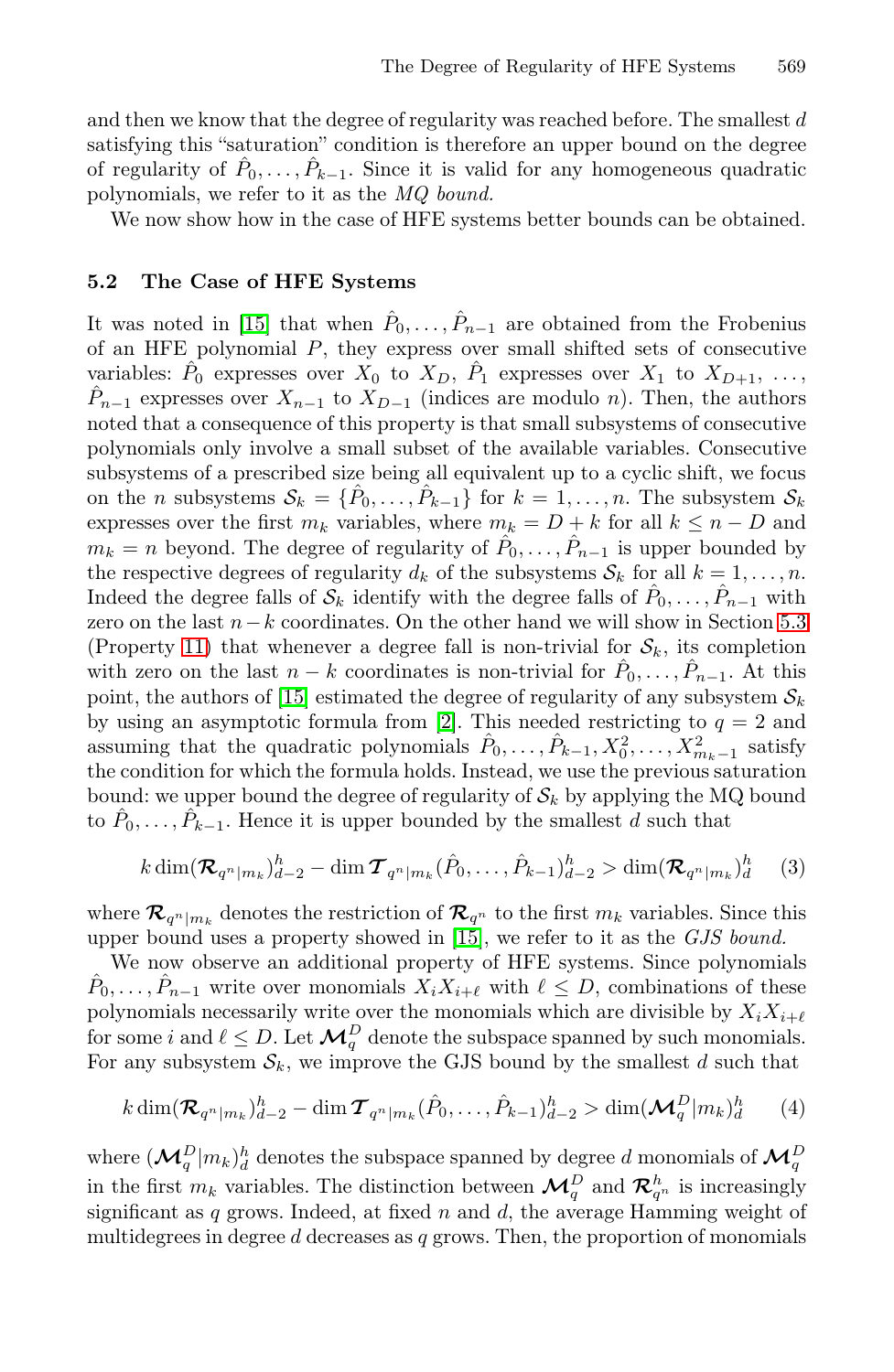containing two variables distant by at most  $D$  indices (mod  $n$ ) grows thiner. We call *HFE bound* the upper bound on the degree of regularity of  $P_0, \ldots, P_{n-1}$ obtained from the latter improvement.

We now compute for any  $d \geq 2$  and any  $k = 1, \ldots, n$ , the above dimensions by means of induction formulae and deduce the related numerical upper bound.

# 5.3 Induction Formulae for Computing Our Upper Bound

We show how to compute the dimensions of  $(\mathcal{R}_{q^n|m})_d^h$ ,  $(\mathcal{M}_q^D|m)_d^h$ <sup>d</sup> and  $\mathcal{T}_{q^n|m}(\hat{P}_0,\ldots,\hat{P}_{k-1})_d^h$ , for any  $m, k = 1,\ldots,n$ .

The dimension  $H(m, d)$  of  $(\mathcal{R}_{q^n|m})_d^h$  is simply the number of homogeneous monomials of degree  $d$  in  $m$  variables, where all exponents are bounded between 0 and  $q-1$ . Obviously, it equals  $H(m, d) = 0$  for  $d < 0$ , or  $d > 0$  and  $m \leq 0$ , we have  $H(m, 0) = 1$  for all m, and when  $d > 0, m > 0$  it satisfies the induction  $H(m, d) = \sum_{\alpha=0}^{q-1} H(m-1, d-\alpha)$ . Equivalently,  $H(m, d)$  is the d-th term of the series  $((1 - z^q)/(1 - z))^u$  of term z. In particular, for  $q = 2$ ,  $H(u, d) = {u \choose d}$ .

The Number of Monomials Arising in Combinations of HFE. For any  $d \geq 0$ , and  $u = 1, \ldots, n$ , let  $C(u, d)$  denote the dimension the complement of  $(\mathcal{M}_q^D|u)_d^h$  in  $(\mathcal{R}_{q^n|u})_d^h$ . This is the number of monomials of degree d in u consecutive variables, with exponents modulo  $q$ , such that all variables with non-zero exponents have indices (modulo n) distant by at least  $D+1$  positions. First, ignore that distance between indices is taken modulo  $n$ , and that we allow for instance  $X_0$  and  $X_{u-1}$  to have both a non-zero power. Then,  $C'(u, d)$  is given by the simple "Pascal's triangle" formula  $C'(u, d) = C'(u - 1, d) + \sum_{\alpha=1}^{q-1} C'(u - D - 1, d - \alpha)$ for any  $u = 1, \ldots, n$ , where  $C(u, 0) = 1$  and  $C(u, d) = 0$  whenever  $d < 0$  or  $u \leq 0$ . When u is lower than  $n-D$ , then the requested dimension  $C(u, d)$  is there equal to  $C'(u, d)$  since the last D variables have zero exponents. Otherwise, when  $u >$  $n-D$ , the distance must be taken modulo n, so we deduce all values of  $C(n,d)$  by considering the partitions defined by monomials containing  $X_0$ , plus monomials containing  $X_1, \ldots$ , plus monomials containing  $X_{D-1}$ , plus monomials containing none of them. Hence,  $C(u,d) = C'(u - D, d) + D \sum_{\alpha=1}^{q-1} C'(u - 1 - 2D, d - \alpha)$ . Finally,  $\dim(\mathcal{M}_q^D | u)_d^h = H(u,d) - C(u,d).$ 

<span id="page-13-0"></span>The Dimension of Trivial Syzygies in Degree *d*. Simply denote  $\mathcal{R}_{q^n|m}$  by  $\mathcal{R}_m$ . Our first step is to exhibit generators for the module  $\mathcal{T}_m(Y_0,\ldots,Y_{k-1})$ .

*Property 10.* An *n*-tuple  $(M_0, \ldots, M_{k-1})$  is an element of  $\mathcal{T}_m(Y_0, \ldots, Y_{k-1})$  if and only if it is a combination with polynomial coefficients of the  $n$ -tuples

$$
\begin{cases}\n\Gamma_{ij} = (0, \dots, 0, M_i = Y_j, 0, \dots, 0, M_j = -Y_i, 0, \dots, 0), & i, j = 0, \dots, k - 1, \\
\Phi_i = (0, \dots, 0, M_i = Y_i^{q-1}, 0, \dots, 0), & i = 0, \dots, k - 1.\n\end{cases}
$$

*Proof.* For any *n*-tuple  $(M_0, \ldots, M_k)$ , decompose  $M_i$  into  $\overline{M}_i Y_i^{q-1} + M'_i$ . An *n*tuple  $(M_0,\ldots,M_k)$  is an element of  ${\mathcal T}_{q^n}(Y_0,\ldots,Y_k)$  if and only if  $M_0Y_0+\cdots+$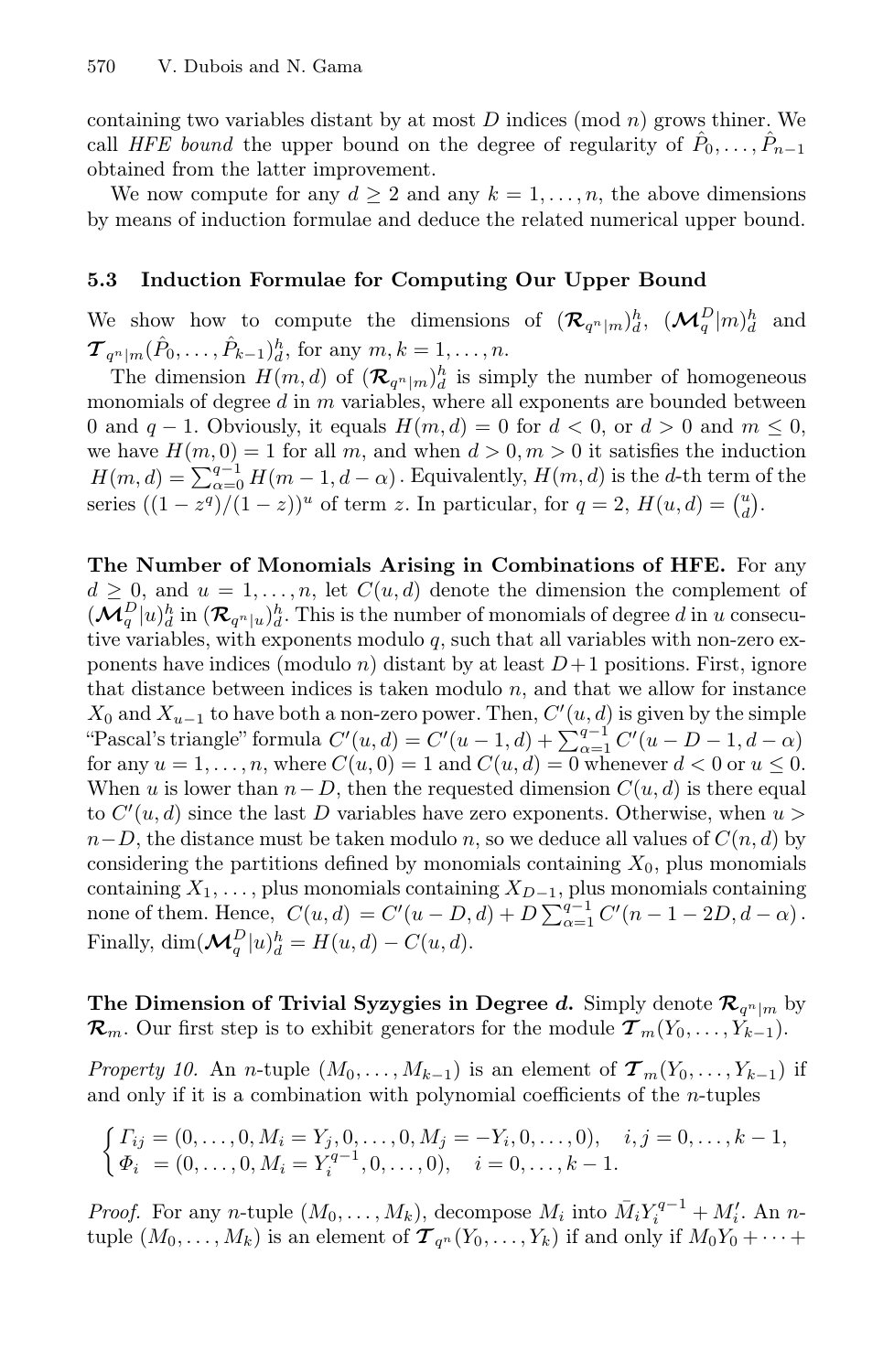$M_k Y_k$  is zero modulo  $Y_0^q, \ldots, Y_k^q$ . This is equivalent to  $M_0' Y_0 + \cdots + M_k' Y_k = 0$ (without modulo). We prove that this latter equality implies that  $(M'_0, \ldots, M'_k)$ is a combination of  $(\Gamma_{ij})$ . We do this through induction on k. If  $k = 1$  then, if  $M'_0$ or  $M'_1$  is zero they are both zero, otherwise  $M'_0 = M'' Y_1$  and  $M'_1 = -M'' Y_0$  and  $(M'_0, M'_1) = M''(Y_1, -Y_0)$ . Assume the property holds up to  $k-1$ . Then, if  $M'_k$ is zero, we fall on the property at  $k-1$ , otherwise all  $M'_i$ ,  $i = 0, \ldots, k-1$  must contain  $Y_k$  and denoting by  $M''_i$  the quotient, we have  $M'_k = -(M''_0 Y_0 + \cdots +$  $M''_{k-1}Y_{k-1}$ ), from which we get  $(M'_0, \ldots, M'_k) = M''_0 I_{0,k} + \cdots + M''_{k-1} I_{k-1,k}$ . Coming back to the main proof, we get $(M_0,\ldots,M_k) = M_0\Phi_0 + \cdots + M_k\Phi_k$  $(M'_0, \ldots, M'_k)$  where the last *n*-tuple decomposes over  $(\Gamma_{ij})$ 's.

Since  $\Gamma_{ij}$ 's and  $\Phi_i$ 's are homogeneous in the variables  $Y_0, \ldots, Y_{k-1}$ , the  $(1, 2)$ degree d parts of the elements of  $\mathcal{T}_{m}(Y_0,\ldots,Y_{k-1})$  themselves decompose over these generators. Replacing variables  $Y_0, \ldots, Y_{k-1}$  respectively by  $P_0, \ldots, P_{k-1}$ , trivial syzygies in degree d of  $P_0, \ldots, P_{k-1}$  write

$$
\boldsymbol{T}_{m}(\hat{P}_{0},\ldots,\hat{P}_{k-1})_{d}^{h} = (\boldsymbol{\mathcal{R}}_{m})_{d-2}^{h} \{ \Gamma_{ij} \}_{0 \leq i < j \leq k-1} + (\boldsymbol{\mathcal{R}}_{m})_{d-2(q-1)}^{h} \{ \Phi_{i} \}_{0 \leq i \leq k-1},
$$

where we again denote by  $\Gamma_{ij}$ 's and  $\Phi_i$ 's their specializations at  $(\hat{P}_0,\ldots,\hat{P}_{k-1})$ . Unfortunately, decomposition over the above generators is not unique. Therefore, the dimension of  $\mathcal{T}_{m}(\hat{P}_{0},\ldots,\hat{P}_{k-1})_{d}^{h}$  can not be directly read from the above formula. However, we see that this dimension follows a simple induction.

Let  $\partial \Gamma_{d,k}$  denote the subspace spanned by  $\Gamma_{i,k}, i = 0, \ldots, k-1$   $(k \ge 1)$  and  $\partial \Phi_{d,k}$  denote the subspace spanned by  $\Phi_k$ . Then, for  $k \geq 1$ ,

<span id="page-14-1"></span>
$$
\boldsymbol{\mathcal{T}}_m(\hat{P}_0,\ldots,\hat{P}_k)_d^h = \boldsymbol{\mathcal{T}}_m(\hat{P}_0,\ldots,\hat{P}_{k-1})_d^h + (\partial \varGamma_{d,k} + \partial \Phi_{d,k}). \tag{5}
$$

For  $k = 1$ , we simply have  $\mathcal{T}_m(\hat{P}_0)_d^h = \partial \Phi_d^1$ . For all  $k \geq 1$ , the increase of dimension when adding  $\partial \Gamma_{d,k} + \partial \Phi_{d,k}$  is the dimension of the quotient space  $(\partial \Gamma_{d,k} + \partial \Phi_{d,k}) \mod \mathcal{T}_m(\hat{P}_0,\ldots,\hat{P}_{k-1})_d^h$ . Now we use the following property.

*Property 11.* For d up to the degree of regularity of  $\hat{P}_0, \ldots, \hat{P}_k$ ,

$$
\boldsymbol{\mathcal{T}}_m(\hat{P}_0,\ldots,\hat{P}_k)^h_d \cap \{(*,\ldots,*,0)\}_d = \boldsymbol{\mathcal{T}}_m(\hat{P}_0,\ldots,\hat{P}_{k-1})^h_d.
$$

(Hence, the degree of regularity of  $\hat{P}_0, \ldots, \hat{P}_k$  is upper-bounded by the degree of regularity of  $P_0, \ldots, P_{k-1}$  because a cancellation of  $\hat{P}_0, \ldots, \hat{P}_{k-1}$  which is nontrivial in the sense of  $\hat{P}_0, \ldots, \hat{P}_{k-1}$  is non-trivial in the sense of  $\hat{P}_0, \ldots, \hat{P}_k$ .

*Proof.* First recall that  $\Gamma_{ij}$ 's have degree 2 and  $\phi_i$ 's have degree  $2(q-1) \geq 2$ . As a consequence  $\tau_m(\tilde{P}_0,\ldots,\tilde{P}_{k-1})$  has no element in degree 0 or 1.

For any  $1 \leq \alpha \leq q$  and  $d \geq 0$ , define the set

$$
\boldsymbol{\mathcal{T}}_{m}^{*\alpha}(\hat{P}_{0},\ldots,\hat{P}_{k})_{d}^{h} = \left\{ (M_{0},\ldots,M_{k-1},0) \middle| \begin{aligned} &\exists M_{k}^{(\alpha)},(M_{0},\ldots,M_{k-1},M_{k}^{(\alpha)}P_{k}^{q-\alpha}) \\ &\in \boldsymbol{\mathcal{T}}_{m}(\hat{P}_{0},\ldots,\hat{P}_{k})_{d}^{h} \end{aligned} \right\}
$$

Observe that for  $\alpha = 1$ , this set is exactly  $\mathcal{T}_m(\hat{P}_0, \ldots, \hat{P}_k)_{d}^h \cap \{(*,\ldots,*,0)\}_d$ . We show that for d up to the degree of regularity of  $P_0, \ldots, P_k$ , and  $\alpha \leq q-1$ ,

<span id="page-14-0"></span>
$$
\boldsymbol{\mathcal{T}}_{m}^{*\alpha}(\hat{P}_{0},\ldots,\hat{P}_{k})_{d}^{h} \subseteq \boldsymbol{\mathcal{T}}_{m}(\hat{P}_{0},\ldots,\hat{P}_{k-1})_{d}^{h} + P_{k}\boldsymbol{\mathcal{T}}_{m}^{*(\alpha+1)}(\hat{P}_{0},\ldots,\hat{P}_{k})_{d-2}^{h}.
$$
 (6)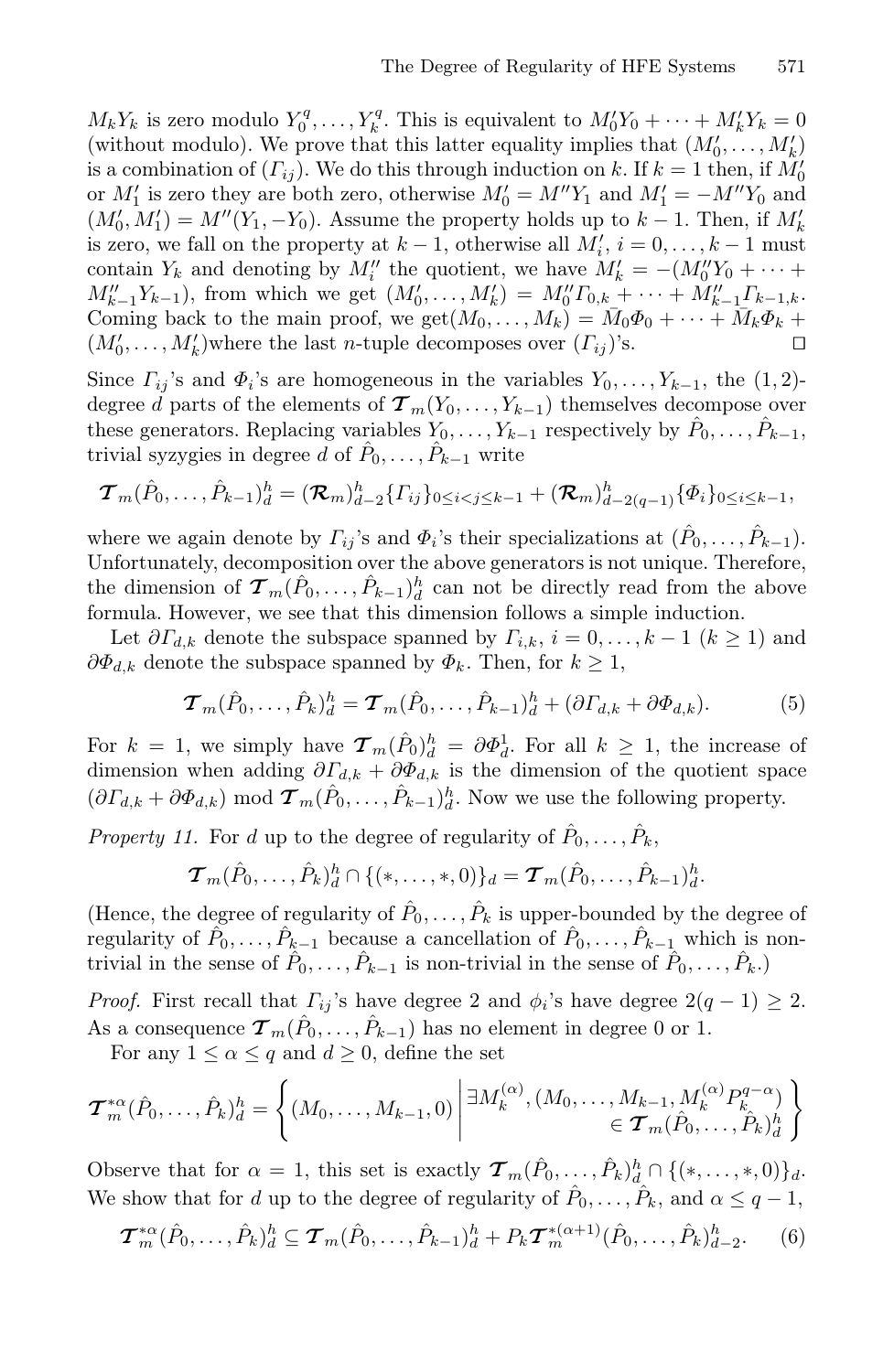Indeed, let  $(M_0, \ldots, M_{k-1}, 0)$  belong to the left handside. By definition, there exists  $M_k^{\alpha}$  such that  $(M_0, \ldots, M_{k-1}, M_k^{\alpha} P_k^{\alpha})$  is in  $\mathcal{T}_m(\hat{P}_0, \ldots, \hat{P}_k)_d^h$ . Refer to the decomposition 5 of this set. Hence there exists an element  $T_k$  of  $\mathcal{T}_m(\hat{P}_0,\ldots,\hat{P}_{k-1})_d^h$  (with [its](#page-14-0) last coordinate to zero) and coefficients  $\mu_0, \ldots, \mu_{k-1}, \nu_k$  such that  $(M_0, \ldots, M_{k-1}, M_k^{\alpha} P_k^{\alpha}) = T_k + \mu_0 T_{0k} + \cdots$  $\mu_{k-1}\Gamma_{k-1,k} + \nu_k \phi_k$ . Coordinate-wise identity writes

$$
\begin{cases}\n(M_0, \ldots, M_{k-1}, 0) = T_k + P_k(\mu_0, \ldots, \mu_{k-1}, 0), \\
-M_k^{\alpha} P_k^{\alpha} = \mu_0 P_0 + \cdots + \mu_{k-1} P_{k-1} - \nu_k P_k^{q-1}.\n\end{cases}
$$

The second equation implies that  $(\mu_0, \ldots, \mu_{k-1}, M_k^{\alpha} P_k^{\alpha-1} - \nu_k P_k^{q-2})$  lies in  $\boldsymbol{\mathcal{T}}_m(\hat{P}_0,\ldots,\hat{P}_k)_{d-2}^h$ , which shows (6). Now by using (6), from 1 to  $\alpha \leq q-1$ ,

$$
\boldsymbol{\mathcal{T}}_{m}^{*1}(\hat{P}_{0},\ldots,\hat{P}_{k})_{d}^{h} \subseteq \boldsymbol{\mathcal{T}}_{m}(\hat{P}_{0},\ldots,\hat{P}_{k-1})_{d}^{h} + P_{k}^{\alpha} \boldsymbol{\mathcal{T}}_{m}^{*(\alpha+1)}(\hat{P}_{0},\ldots,\hat{P}_{k})_{d-2\alpha}^{h}.
$$

The secon[d](#page-14-1) summand is zero as soon as  $d - 2\alpha \leq 1$ . As  $\alpha$  increases to  $q - 1$ , one either encounters this case or ends up with  $P_k^{q-1} \mathcal{T}_m^{*q}(\hat{P}_0,\ldots,\hat{P}_k)_{d-2(q-1)}^h$ . But again any  $(M_0, \ldots, M_{k-1}, 0)$  of the set in factor writes  $T_k + P_k(\mu_0, \ldots, \mu_{k-1}, 0)$ .<br>In the product set, the second summand vanishes by  $P_i^g = 0$ . In the product set, the second summand vanishes by  $P_k^q = 0$ .

By Property 11, two *n*-tuples of  $\tau_m(\hat{P}_0,\ldots,\hat{P}_k)_d^h$  are equivalent modulo  $\boldsymbol{\mathcal{T}}_m(\hat{P}_0,\ldots,\hat{P}_{k-1})_d^h$  if and only if they have the same  $(k+1)$ -th coordinate. Hence, the marginal dimension of the second summand in 5 is the dimension of  $(\mathcal{R}_m)_{d=2}^h \{\hat{P}_i\}_{0 \leq i \leq k-1} + (\mathcal{R}_m)_{d=2(q-1)}^h \hat{P}_k^{q-1}$ . Let  $\tau_{k,d} = \dim \mathcal{T}_m(\hat{P}_0,\ldots,\hat{P}_{k-1})_{d=2(q-1)}^h$ and let  $\delta^{q-1}_{k+1,d}$  be the dimension of the above. So far,  $\tau_{k+1,d} = \tau_{k,d} + \delta^{q-1}_{k+1,d}$ . Furthermore, iterating this process, we can show (*cf* full version for a proof)

**Lemma 1.** For any  $1 \leq \alpha \leq q-1$ , let  $\delta_{k+1,d}^{\alpha}$  denote the dimension of  $({\cal R}_m)_{d-2}^h\{\hat{P}_i\}_{0\leq i\leq k-1}+({\cal R}_m)_{d-2\alpha}^h\hat{P}_k^{\alpha}$ . For d up to the degree of regularity of  $\hat{P}_0, \ldots, \hat{P}_k$ , this dimension follows the induction

$$
\delta_{k+1,d}^{\alpha} = k \dim(\mathcal{R}_m)_{d-2}^h - \tau_{k+1,d-2} + \delta_{k+1,d-2}^{\alpha-1},
$$

*for any*  $\alpha \ge 2$ , and  $\delta_{k+1,d}^1 = (k+1) \dim(\mathcal{R}_m)_{d-2}^h - \tau_{k+1,d-2}$ .

Using this lemma we finally find the induction defining  $\tau_{k,d}$  for any  $k \leq n$  and d up to the degree of regularity of  $P_0, \ldots, P_{n-1}$ ,

$$
\tau_{k+1,d} = \tau_{k,d} + \sum_{i=1}^{q-1} \left( k \dim(\mathcal{R}_m)_{d-2i}^h - \tau_{k+1,d-2i} \right) + \dim(\mathcal{R}_m)_{d-2(q-1)}^h. \tag{7}
$$

## 5.4 Numerical Computation of the Upper Bounds

We numerically computed the above induction formulas using a dynamic programming approach. A simple complexity analysis can be found in the full version. Figure 1 below represents the upper bounds on the degree of regularity of HFE systems for many parameters  $q, n$ . The corresponding value of D was set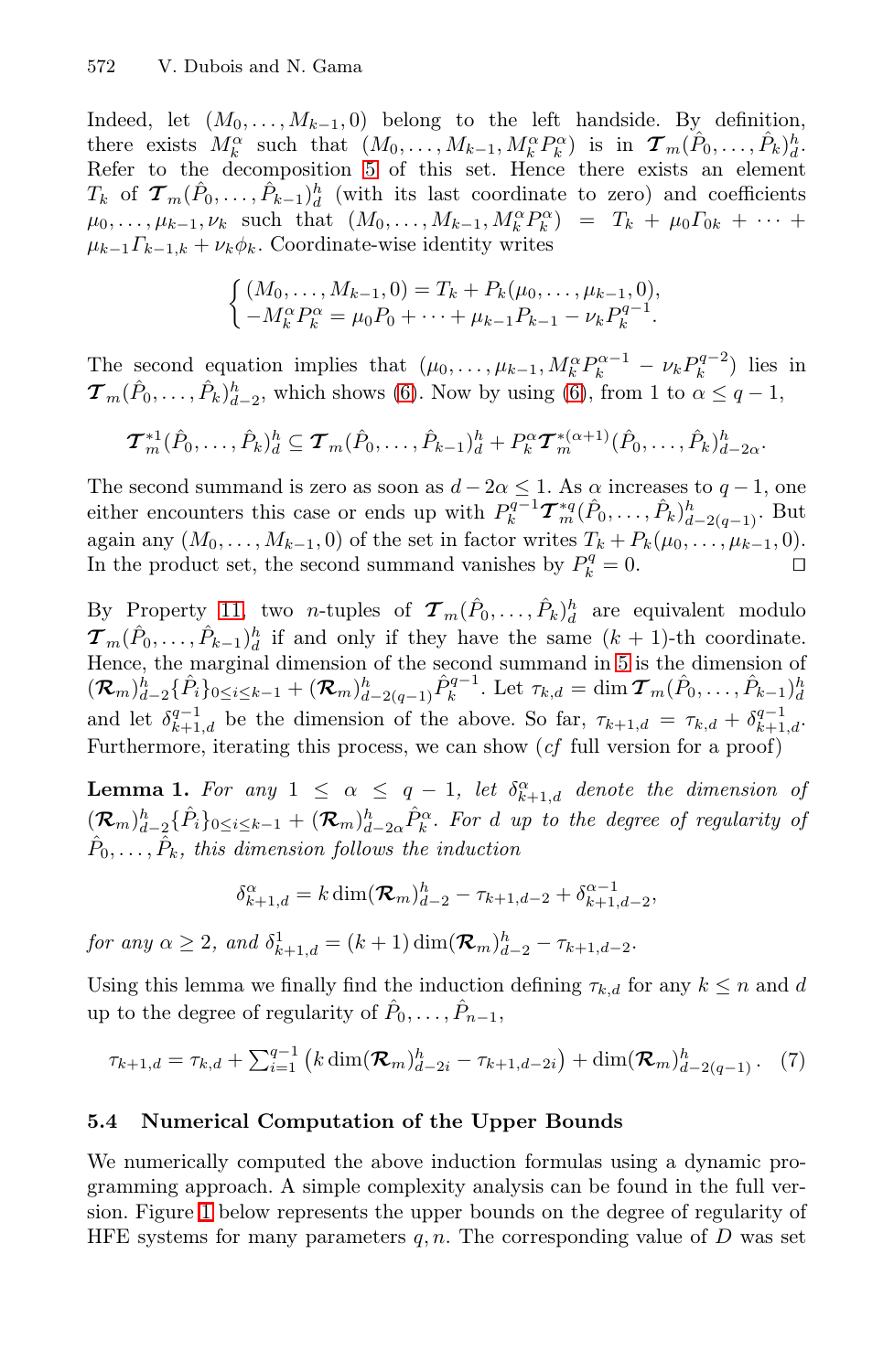

Fig. 1. Overview of the three upper bounds for many HFE parameters: MQ, GJS, HFE

<span id="page-16-0"></span>

Fig. 2. Comparing the [tw](#page-16-0)o upper bounds specific to HFE: GJS, HFE bounds

to satisfy  $q^D = n \log_2 q$ , that is, the degree of the internal HFE polynomial is indexed on the block size. This choice lets schemes operating on the same block size have comparable complexity of the secret operations (roughly  $(\log_2 q)^3 n^5$ using the algorithms suggested in [16]). One can note that the surface rendering the GJS bound initially coincides with the MQ surface while our bound ensures a much smaller degree of regularity. Figure 2 below renders (*cf* full version for colorful figures) the improvement of the HFE bound over the GJS bound as  $q$ grows. One can perceive the significance of this improvement from the curves being massively pulled down. This is especially true for small blocksizes where the GJS bound is lower bounded by  $q$  while the corresponding value of the HFE bound is roughly independent of the value of q.

# 6 Application to the Security of HFE

The previous discussion has led to the ability to compute an upper bound on the degree of regularity of HFE systems for any parameters. In this section, we describe applications of this parameter to the security of HFE.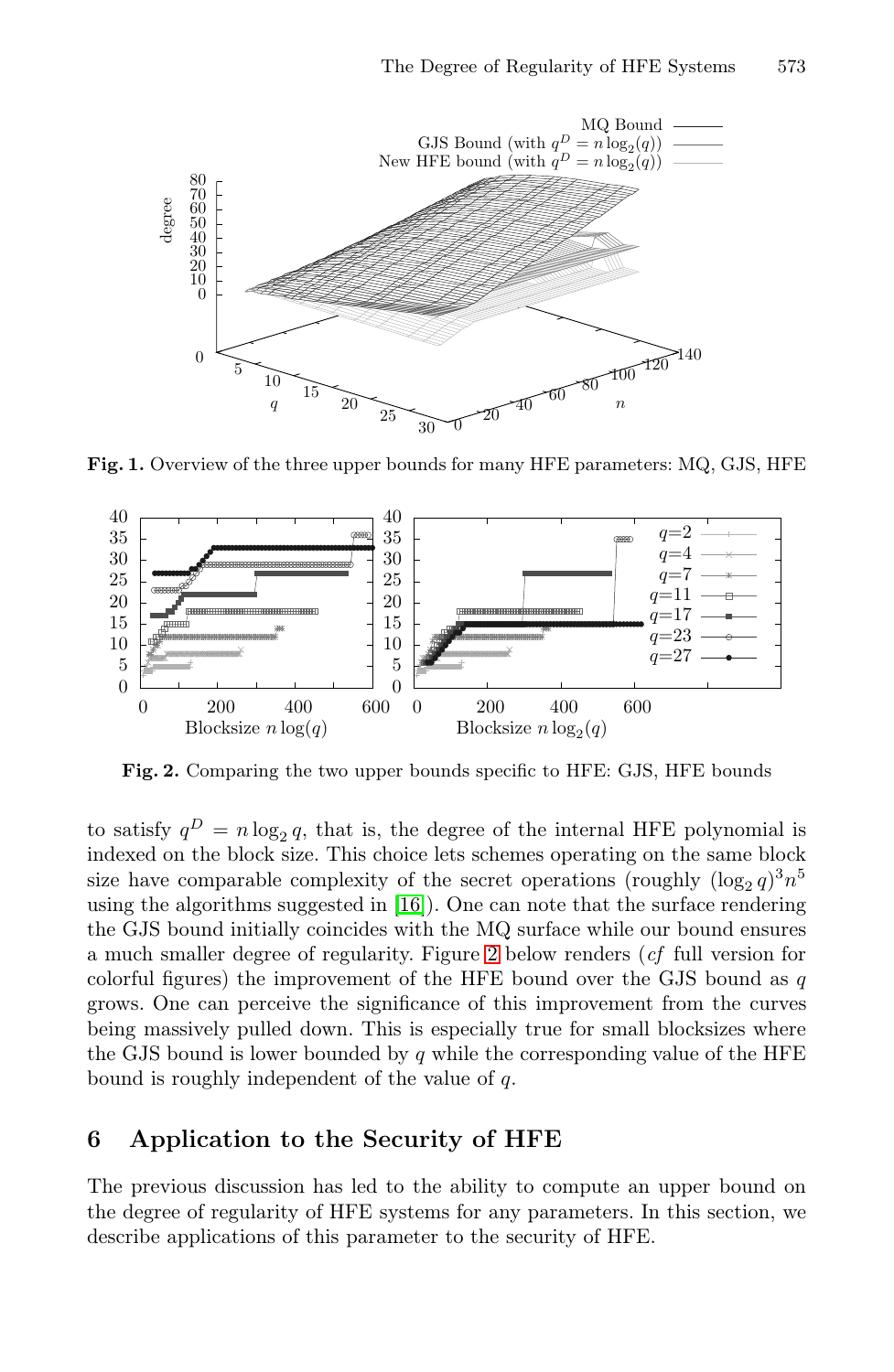## 6.1 Computing the Degree of Regularity in Practice

We consider a simple algorithm which given the  $n$  quadratic polynomials and a prescribed degree  $d \geq 2$  computes a generator basis of combinations in degree d of these polynomials (given by monomial multiples of each polynomial) and puts them in row echelon form (any ordering of terms can be used). It is then trivial to obtain the dimension spanned by these combinations. As a consequence, using this algorithm with  $d$  incrementing from 2, one can compare the experimental dimension of combinations with the one predicted until the degree of regularity is found. As soon as these dimensions disagree, current  $d$  is the degree of regularity of the system. Hence, this simple procedure allows to compute the degree of regularity is practice. Denote by  $M_q(n,d)$  the number of monomials of degree  $d$  in n variables with exponents modulo  $q$ . In degree  $d$ , the canonical generator basis has size  $M_q(n, d-2)n$ . Each such vector has at most  $n(n + 1)/2$  nonzero coefficients. Computing a row echelon form of these vectors therefore has time complexity about  $M_q(n, d-2)^2 n^4$  and space complexity at most  $S_q(n, d)$  =  $M_q(n, d-2)^2 n^2$ . When making d range fr[o](#page-19-3)m 2 to so[me](#page-19-4) [pr](#page-19-5)escribed  $d_{max}$ , the complexity of the iteration is dominated by the complexity at  $d = d_{max}$  because  $M_q(n, d-2)$  grows exponentially with d. In particular, for HFE $(q, n, D)$  systems, the complexity of computing the degree [of](#page-19-2) regularity is upper bounded by the latter complexity at d set to the HFE bound  $\delta(q,n,D)$  computed previously. Since the degree of regularity of random MQ systems is expected very closely tied to the MQ bound (which is much higher for practical parameters), the degree of regularity provides a way to algorithmically distinguish HFE systems from random MQ instances. This distinguisher was already addressed in [4,9,15] and we refer to it as the algebraic distinguisher. Our result makes it possible to compute its complexity for any parameters. Comparing this complexity with the complexity of the differential distinguisher presented in [8], it turns out the latter is almost always far more efficient (*cf* full version of the paper).

## 6.2 Estimated Upper Bound for Solving HFE Systems

A more critical application uses the heuristic that the degree of regularity originates from the saturation of a subspace of combinations, yielding many degree falls at once. These degree falls in turn contribute to further saturations and further degree falls in smaller degree. When computing a Gröbner basis with a graded ordering, this initiates a process of new head terms appearing with decreasing degree and precipitates the e[nd](#page-19-14) [of t](#page-19-15)he computation. Due to these heuristics, it is commonly taken that the degree of regularity estimates the maximal degree needed in the computation of a Gröbner basis for a graded ordering. In our case, this heuristic is supported by our upper bound on the degree of regularity of HFE closely matching the experimental maximal degree given for  $q = 2$  in [12]. As to the complexity of the Gröbner basis computation, it is also commonly estimated as the cost of row echelon form on the combinations matrix at the maximal degree. Although, some algorithms offer improvements to reduce the combinations matrix by removing trivial syzygies [11,13], we keep on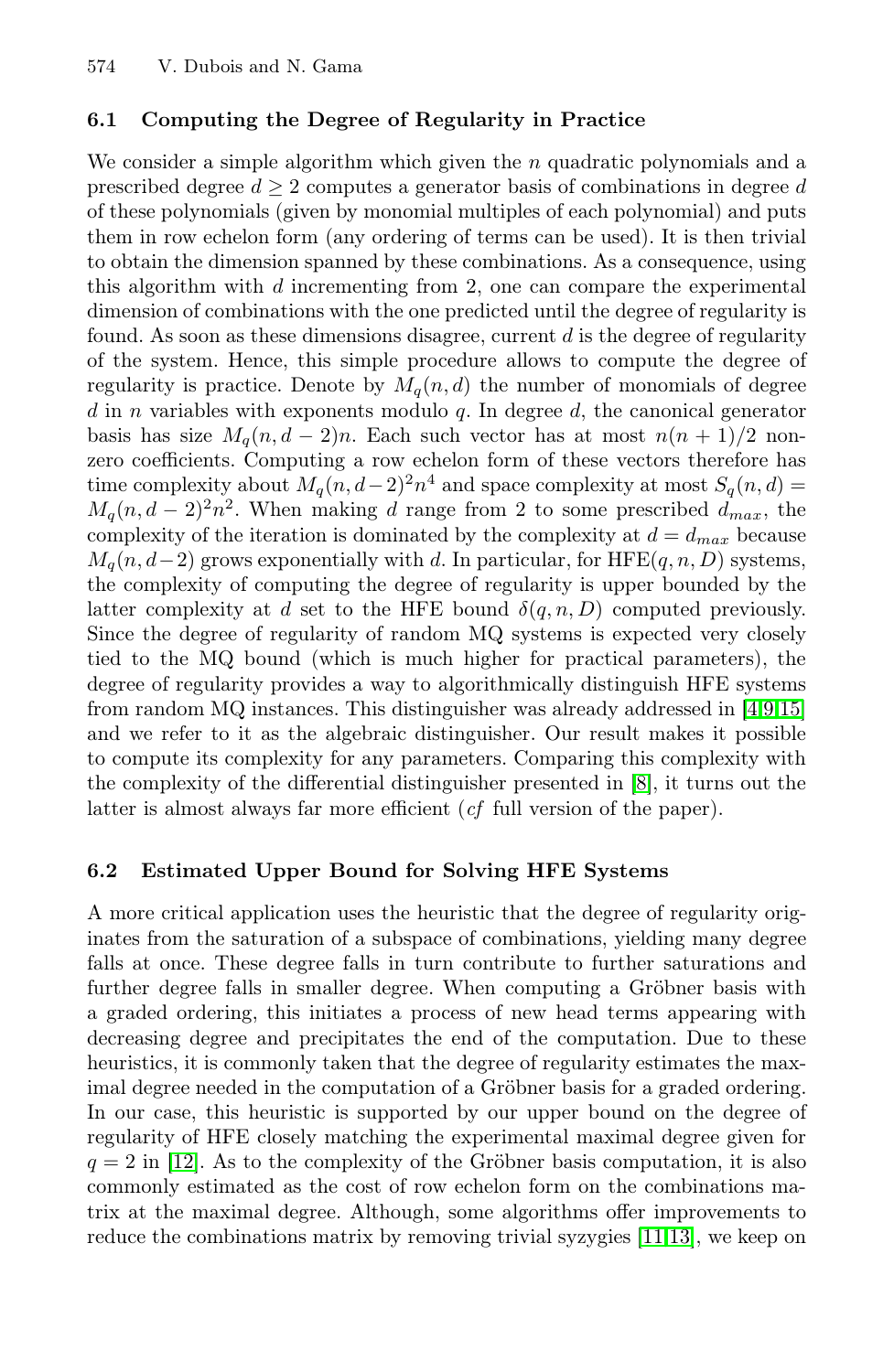the simple analysis of the precedent paragragh. When a more detailed analysis is available for a particular algorithm our upper bound on the degree of regularity can be readily plugged into it to obtain tighter complexity upper bounds. Figure 3 below represents the obtained upper bound for many HFE parameters, where the degree of the internal parameter is again indexed on the block size by  $q^D = n \log_2 q$ . Within the limits of the above heuristics, parameters that do not emerge from the 80-bits security level should not be considered secure.



Fig. 3. Estimated Upper Bounds on the Complexity of Algebraic Attacks on HFE

# 7 Conclusion

<span id="page-18-0"></span>In this paper, we provide a rigourous analysis of the degree of regularity of HFE systems. Under commonly used heuristics, this analysis allows to derive estimates for the complexity of algebraic attacks on the public key. In particular, using these estimates, hardly any HFE cryptosystem with block size 80 bits can achieve 80 bits security. HFE over  $GF(2)$  with blocksize 128 does not achieve 80 bits security. On the other hand, our work can not be used to infer the security of HFE parameters, because our estimates are only complexity upper bounds and focus on a particular type of attack. Finally, we point out that the first part of our work – shifting the analysis to the internal polynomial – can be used for any cryptosystem following a similar construction to HFE. In particular, it potentially offers a useful framework to the analysis of variations of HFE.

# <span id="page-18-2"></span><span id="page-18-1"></span>References

- 1. Bardet, M.: Étude des systémes algébriques surdéterminés. Applications aux codes correcteurs et ála cryptographie. PhD thesis, UniversitéParis 6 (2004)
- 2. Bardet, M., Faugére, J.-C., Salvy, B.: On the Complexity of Gröbner Basis Computation of Semi-Regular Overdetermined Algebraic Equations. In: ICPSS International Conference on Polynomial System Solving (2004)
- 3. Buchberger, B.: Ein Algorithmus zum Auffinden der Basiselemente des Restklassnringes nach einem nulldimensionalen Polynomideal. PhD thesis, Innsbruck (1965)